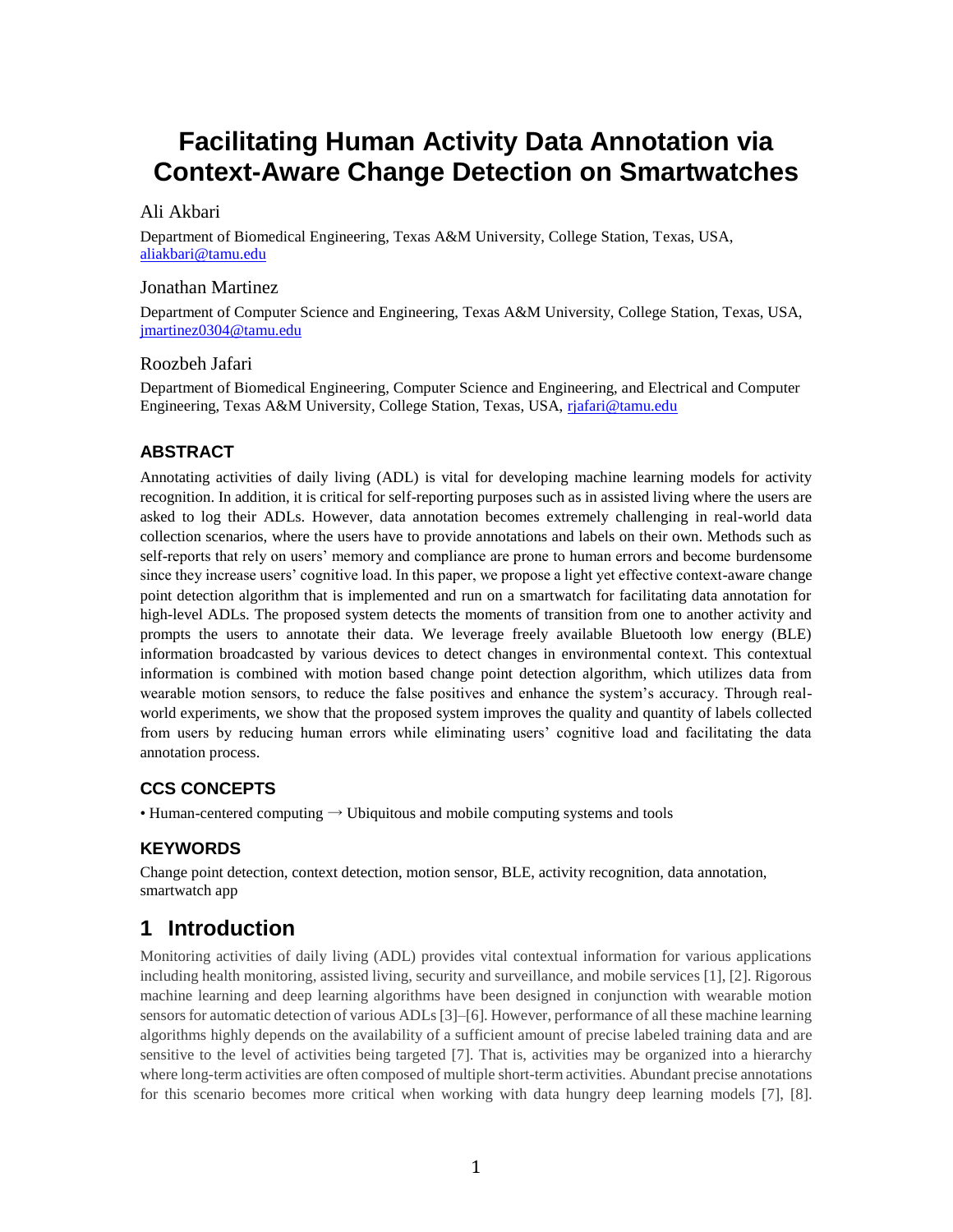Accurate logging and annotating of ADLs is required in health monitoring applications too [9]. The process of data collection and annotation is usually burdensome and time consuming, and it is prone to human errors especially in real-world scenarios where the users are required to annotate their own data. The aim of this study is to build an automated system for timely solicitation of high-level activity labels by designing a context-aware change point detection algorithm that runs on a smartwatch. This system assists the users in providing convenient and precise annotations and is extremely helpful for the researchers in the field of activity recognition as well as health monitoring.

In controlled experiments, researchers are able to monitor participants and annotate activities manually; however, in real-world data collection scenarios, it is very challenging to continuously monitoring of users' activities to assign labels. In this case, the users must annotate their own data. This is typically achieved through retrospective self-reporting. However, this method is limited since the details of previous activities cannot always be recalled precisely via retrospective memory [10]. Even when users are asked to annotate each activity on their handheld devices – which we will refer to as unprompted self-reporting for the rest of this paper – whenever they switch from one activity to another, the quality of the provided labels are low as the users frequently forget to annotate either the beginning or end of an activity [11]. Moreover, this becomes cognitively challenging for the users to remember to annotate their activities throughout the day. This is more challenging when the set of activities that the user should annotate increases, which is the case in assisted living scenarios where a variety of high-level ADLs should be monitored [3]. Therefore, there is a need for an automated system that can request labels from the users at the appropriate time when a transition in activity occurs. Such a system could alleviate three challenges associated with the unprompted self-reported annotation approach: 1) it relaxes the users cognitive load since they no longer have to remember to provide the label at the time that they start a new activity, 2) it reduces inaccurate annotation due to human error, and 3) it further facilitates annotation by notifying the users and displaying the list of activities to choose from.

In contrast to unprompted self-reported annotation, which relies on the users' memory, automatic solicitations of labels requires some sub-processes to help determine when to prompt the user. While the unprompted self-reporting approach has been previously used in real-world scenarios [3], [11], there are not many studies that attempt automatic solicitation. Certain studies have built active learning systems to solicit labels from new users in order to personalize recognition models [12]. These systems, however, still initially require a set of labeled training data to train classifiers, and through the active learning scheme they only receive new data for personalization of the models. Therefore, there is still a need for collecting labeled data for these systems to begin with. Reminding the users for annotation at random or constant intervals is another solution that reduces the users' cognitive load but cannot achieve high quality labels since there is no guarantee that it will alert a user at the proper start and end time of activities.

Soliciting the labels at the exact time of activity transitions is the best approach to both reducing the users' burden and maximizing the quality and usability of the labels for training machine learning models [13], [14]. This can be achieved through change detection algorithms by identifying the transitions in the motion signals that are associated with transitions from one to another activity. Specifically, unsupervised change point detection algorithms can identify activity transitions independently of the exact activity that is performed, and they do not require any prior knowledge or training data. Most of the current change point detection algorithms focus on detecting the exact sample at which the change occurs by estimating the distribution of the data [15]. These algorithms: 1) typically require heavy computations that makes them inappropriate for implementation on small wearable devices such as a smartwatch. 2) Many of the existing algorithms cannot be easily applied to multi-dimensional data. 3) Using merely motion data for change detection for identifying the activity transition can cause lots of false positives [16]. For instance, some people move their hands frequently while they are talking. Using only the motion sensor worn on the wrist, multiple change points will be detected in this scenario. However, adding contextual information such as change in the users' environment could help to identify activity transitions more accurately. 4) Finally, in the application of detecting ADL transitions for the goal of label solicitation, in contrast to typical change point detection algorithms, impulse and short-term changes (e.g., when a running person suddenly stops to avoid an obstacle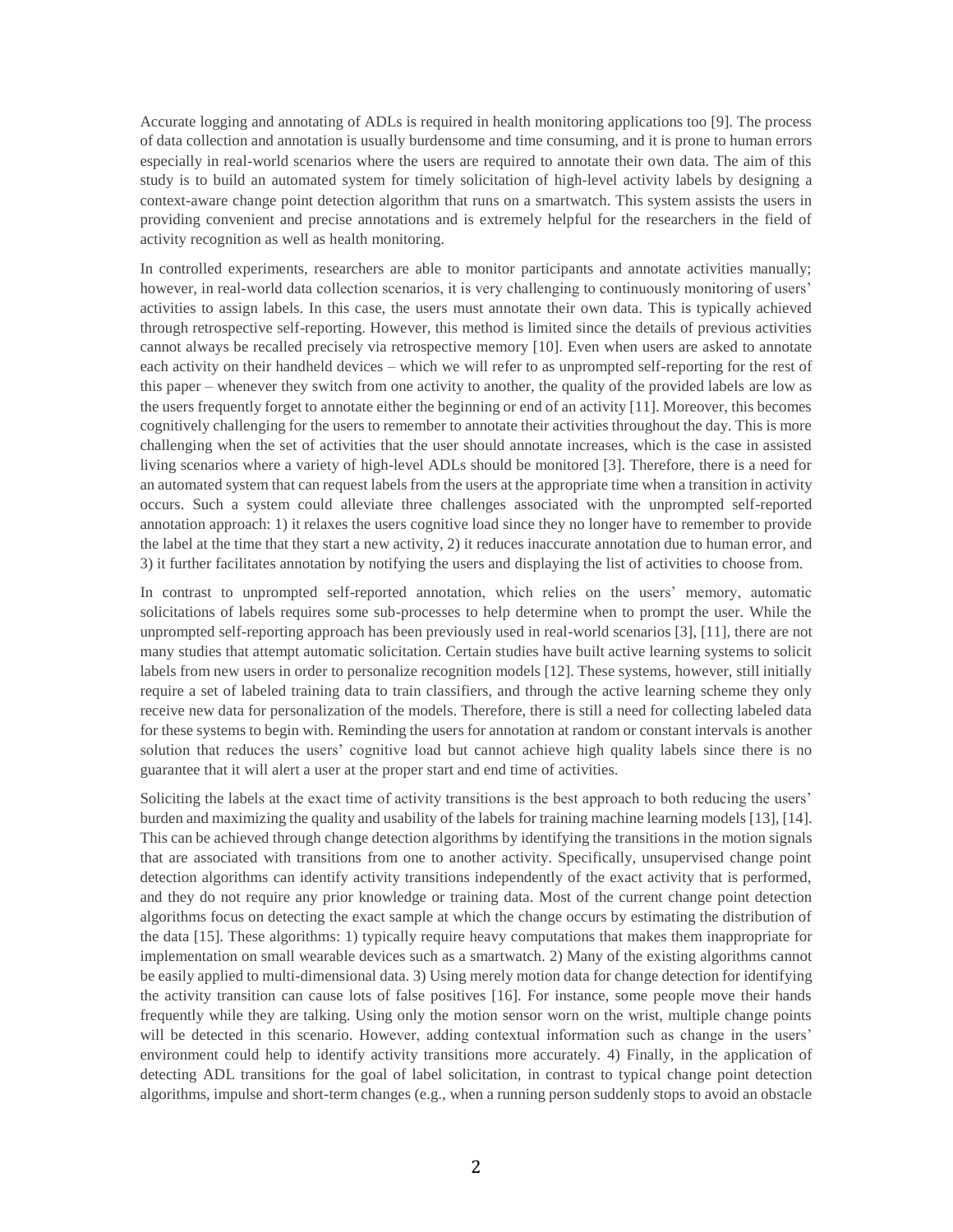for a moment and then continues) are not of interest; instead, we are interested in persistent changes from one to another activity.

In this paper, we propose a context-aware, nonparametric, unsupervised change point detection algorithm for motion sensors' data that can be implemented and run on commercial smartwatches with small computational power. The proposed system detects the activity transition moments and notifies the users to annotate their data. It should be noted that in this paper, we do not focus on detecting the activities; instead we detect the changes in an unsupervised manner. This ensures that our system is sufficiently generic for a range of applications without requiring prior knowledge. Through the experiments in real-world data collection, we show that this system obtains high quality and precise activity labels from the users while it facilitates the annotation and significantly reduces their cognitive load compared to the unprompted self-reporting approach. We perform analysis by segmenting (or windowing) the motion data and extracting informative features from each segment. To detect if a change occurs within a segment, we treat the segments before and after that segment as instances of different classes. Based on the ratio between the intra-class and inter-class variability of the features, the algorithm decides if there is any change in the mentioned segment. In addition, we leverage the Bluetooth low energy (BLE) data broadcasted by various devices around the user, to identify changes in the context in order to improve the motion-based change detection. There is no need for any extra device or infrastructure for this context detection. Moreover, this context is a nice-to-have component of the proposed algorithm, meaning that this algorithm can work merely with motion sensors data even when there is no contextual information available although the rate of false positives may increase. In summary, the contributions of this paper are as follows:

• Proposing a light nonparametric yet accurate change point detection algorithm for motion sensor data that can efficiently run on a smartwatch.

• Adding contextual information obtained from BLE packets to enhance the capability of the system in detecting changes. To best of our knowledge, this is the first work that uses freely available BLE data broadcasted by devices around the users for identifying changes in the environmental context.

• Using the proposed context-aware change detection technique to design a smartwatch app to facilitate the ADL data annotation in real-world data collection. The app provides precise labels while reducing users' cognitive load.

• Validating the performance of the system through real-world experiments.

## **2 Related Works**

In this section, we will start by reviewing the studies that focused on data annotation for activity recognition, and then we will explain research work on change point detection.

#### **2.1 Data Annotation**

Data annotation is a critical step in training machine learning algorithms. In the case of activity recognition, the most common approach for collecting labeled data is to conduct controlled experiments in which scientists supervise the data collection process. This supervision could be either in person or through recording the activities and performing offline annotation [17], [18]. This approach, however, is not feasible in real-world data collection scenarios where the data is collected by users who go through their normal daily life [19]. There are many works that focus on personalizing activity recognition models for new users by facilitating a data annotation process for them. Active learning is a widely used technique for this as it attempts to identify important samples and acquire labels from the users for those samples with the aim to minimize the interactions [20]–[23]. All these methods, however, need to have access to a model that has already been trained on some labeled data so it can identify the important samples. In this case, still the challenge is to collect the initial labeled data for training those models.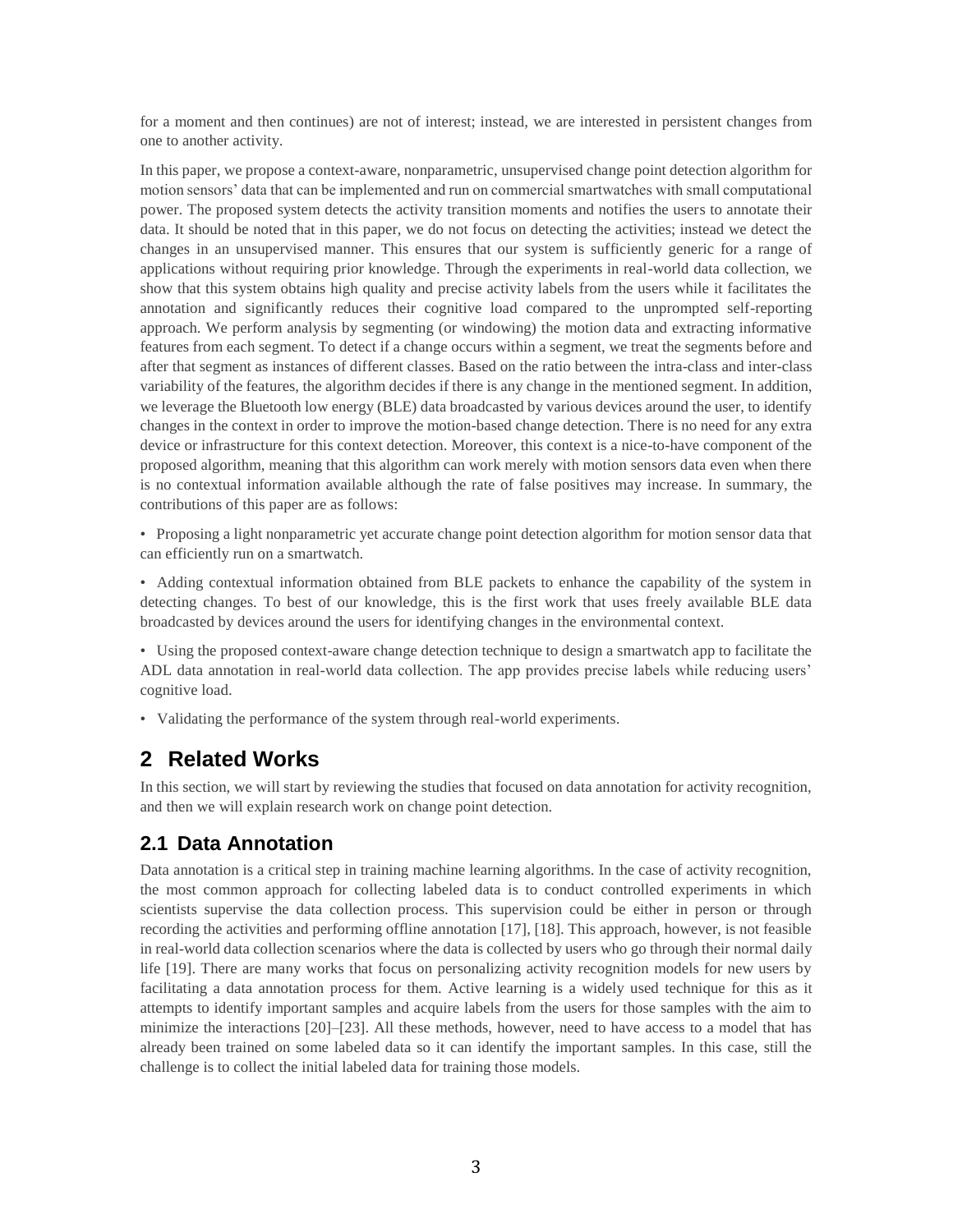There are only a few studies in the literature that have focused on facilitating the whole data annotation process. CLAP is a system that enables the collection and labelling of data via an Android based mobile app [24]. This system trains an activity classifier for both stationary and non-stationary activities. Upon detecting a transition from an activity to 'standing still' activity, the app prompts the user to enter the label. This system still needs a set of labeled data to train the initial activity classifier. Moreover, this requirement results in potentially inter-activity transitions, such as walking to running, being lost. The change point detection approach was used to deliver ecological momentary assessment [13]. The authors of this paper showed that the rate of responding to ecological momentary assessment increases significantly if the system can ask the users to respond during the times of transition between activities. They used separation distance as the measure of dissimilarity between two windows of data gathered from motion sensors in smart-homes to detect transitions. Another study proposed a change point detection method for label solicitation implemented on a smartphone [14]. This system slides a window over the data and leverages the F-statistics calculated from mean and variance of each window to detect change points and then asks for users' feedback upon detection of change points. This system only relies on the motion data, which results in lots of false positives in real-world data collections. In addition, relying only on the summary of statistics, i.e., mean and variance, decreases the accuracy of the system in the presence of complex activities.

## **2.2 Change Point Detection**

Change point detection has been approached with both supervised and unsupervised learning methods depending on the availability of labeled training data. Multi-class classifiers are able to both identify and explain change points [25]; however, they require prior knowledge of all possible data behaviors. To overcome this, one-class classifiers have been proposed to learn to identify only one type of data behavior and then determine everything that is quantitatively unfamiliar to the model as a change [26]. But this also presents a challenge as it highly depends on both the amount of variance and the number of instances obtained in a training set. On the contrary, unsupervised learning methods enable change detection without any given prior knowledge of the data set. This provides a scalable resource that may be applied to various scenarios. Among these unsupervised methods are those referred to as Likelihood Ratio Methods [27] which have achieved state-of-the-art performances for change point detection. This approach involves the estimation of data distributions and monitoring how they evolve over time.

Likelihood Ratio Methods are especially desirable when monitoring patterns of multi-step windows of data. The CUSUM (cumulative sum) algorithm is very popular as its detection scheme is based on accumulating the sum of changes in a monitored metric and identifies a change when a pre-defined threshold is passed [28]. Although an intuitive mechanism to implement, this approach first requires the determination of the metric to be used to summarize a window of data (typically a mean) and a hard threshold to be set. Furthermore, when analyzing a multivariate time-series, each feature of data is often treated as independent and correlations are not considered. So, in a sense, this mechanism is limited by the statistical measure that is being used to summarize a window of data. On the other hand, other approaches propose the distribution estimation of time-series windows and through hypothesis testing compare their density functions over time [29]. While effective, as feature dimensionality grows, the computational complexity of the density estimation step will also grow. So, researchers propose to handle this concept by first applying a dimensionality reduction step, with techniques such as principal component analysis (PCA) [30]. This also has shown to better distinguish clusters of data from each other in the transformed space. However, such representations are still limited by the linear nature of the projection technique.

Another valuable extension to this concept involves directly estimating the density ratio between two timeseries windows. This helps to overcome the computational cost of standard density estimation methods and the challenge in estimating the likelihood of each sample independently in an online fashion. Kullback-Liebler Importance Estimation (KLIEP) was proposed for this and later extended to handle the streaming time-series setting [31]. Although effective, this approach considers two consecutive stream samples as independent and identically distributed which may not best capture the sequential nature of the stream. This approach was again extended by the Least-Squares Importance Fitting (RuLSIF) method which aims to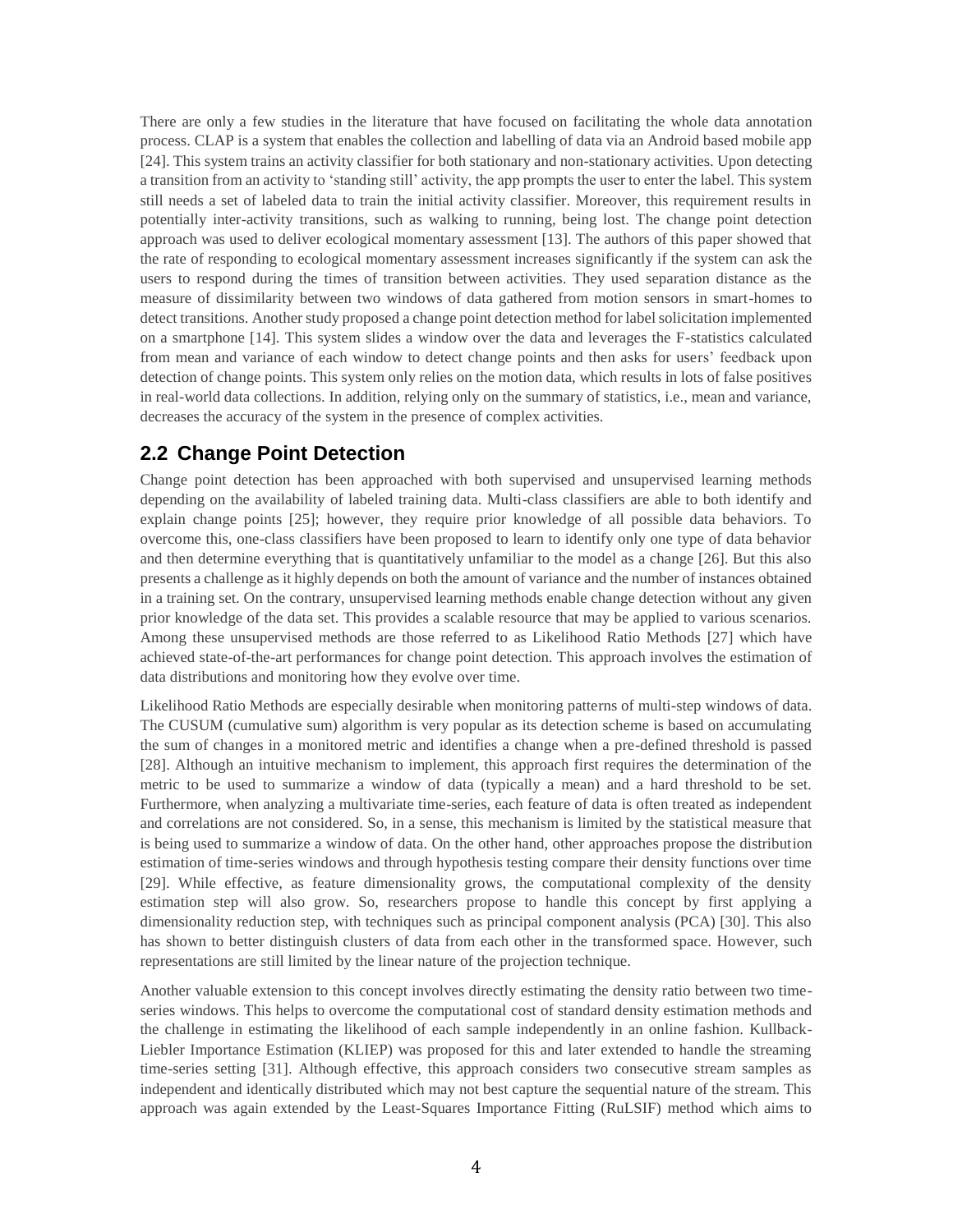

**Figure 1: Overview of the proposed platform for change point detection based label solicitation on smartwatch**

reduce computation cost of ratio estimation [32]. However, both methods still suffer from a major challenge share by most unsupervised change detection approaches. The first being, careful consideration and setting of model hyperparameters for static thresholds. And second, both approaches have shown to decline in performance when in presence of a noisy environment – partially due to the former challenge. Although some work has strived to overcome this by the development of somewhat dynamic threshold settings based on percent of change [33], such thresholding still does not appear capable of fully adapting to the unique characteristics of the data being analyzed.

## **3 Methods**

Figure 1 shows the overview of the app designed for detecting activity transitions and soliciting the activity labels from the user. The data collected by the accelerometer and gyroscope sensors, which are embedded in the smartwatch, are analyzed by the change point detection module to identify persistent changes in the activities. In order to reduce the false positive rate in detection the true transition between the activities we process all the BLE packets observed around the user to detect changes in the environmental context. In this study, the environmental context could be the physical location of the users or people and/or devices around them. The parameter of the motion-based change detection are set and updated based on the changes in the environmental context. Please note that, the motion-based change detection algorithm can work independent of the context although the contextual information can enhance the accuracy of the system. In Section 4.2, we show the impact of the context identification for reducing the amount of false positives in detecting activity transitions. The label is solicited from the user upon detection of a change in the activity. Please note that this system does not leverage any training or a priori labeled data. The proposed algorithm is nonparametric and unsupervised in this study, which significantly improves the usability of the system. The app stores all the sensors data along with the observed BLE packets continuously on the smartwatch, and it stores the activity labels whenever they are provided by the user in response to the app's prompt. In the following we will explain the details of each component as shown in Figure 1.

## **3.1 Motion-based Change Point Detection Algorithm**

In this section we explain the details of our unsupervised change point detection algorithm for motion sensor data. There are a few considerations that drive the needs for our proposed algorithm:

- This algorithm needs to run on a smartwatch with limited computational capabilities. Therefore, it is important for the algorithm to be light and fast.
- In contrast to typical change point detection algorithms, here short-term activities and impulse changes like stretching the hand in the middle of working with computer is not of interest. Instead, persistent switching between activities must be detected because these data and their labels will be eventually used to train an activity recognition system. Hence, very rapid and short changes in the activities and/or impulse motions, which usually last less than a few seconds, are not useful, and they should not be taken into account.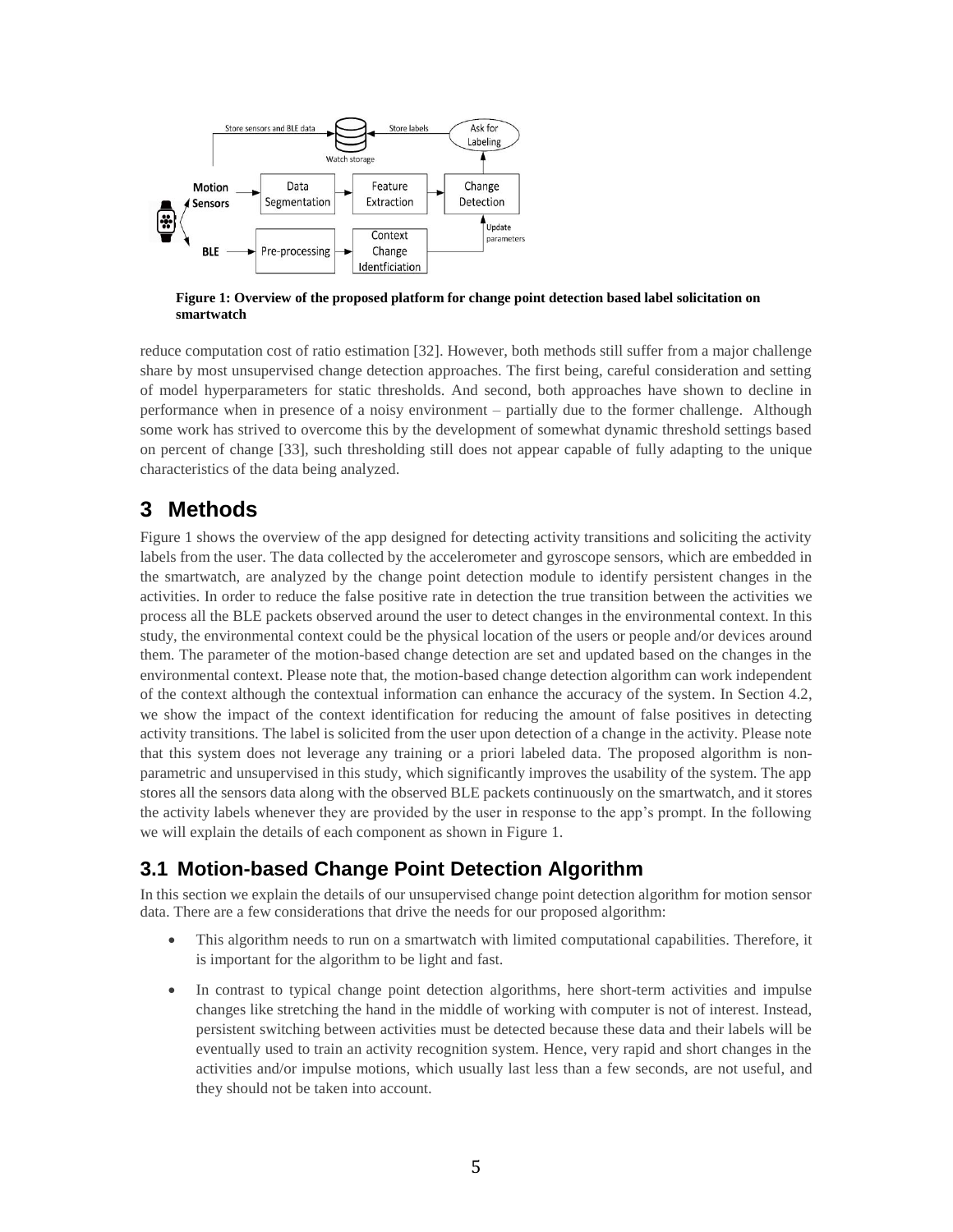- Working with motion sensors with high sampling rates, single samples do not provide enough information for detecting changes. Thus, the algorithm should be able to look over patterns of longer segments of the data to detect changes.
- The motion data is dynamic meaning that there is always a certain level of variations in the signals during particular activities where those changes do not correspond to activity transitions. Hence, the system needs to detect changes in the patterns of the signals over long periods of time instead of looking at local amplitude changes.

To address the aforementioned issues, we proposed a simple yet effective window-based change point detection algorithm that detects whether there is a change occurred in the segments of motion data. In fact, the proposed algorithm does not look for the exact sample at which the change happens. Given the application of label solicitation, the exact sample of transition within the segment is not critical because 1) the length of the windows is small enough such that users won't forget the correct label, and 2) to use this data for training activity recognition models later, we can always remove few samples of data around the start and end time of each activity to avoid mislabels. However, working with windows of data instead of individual samples will 1) significantly reduce the computational complexity of the algorithm, and 2) increase the accuracy of the system by looking at patterns of signals over larger segments and detecting persistent changes in activities rather than short-term activities and impulse changes [6].

To detect changes, we segment the sensor data into windows of  $t$  seconds with no overlap in real time to reduce the computational complexity. In this method, instead of working with the raw data of the sensors, we extract several informative and critical features from each segment of data. Those features are powerful in terms of explaining the general morphology of the signal and discriminating different activities. The features include a set of statistical features that are proven to be useful for activity recognition [34]. The features that are extracted from each segment of data for change detection are: mean, standard deviation, mean crossing rate, zero crossing rate, area under the curve, skewness, kurtosis, root mean square, maximum, and entropy. It should be noted that these features are simple enough to be calculated in real-time on the smartwatch, yet they are effective regarding capturing the important patterns of the signals. For the same reason we avoid extracting frequency domain and spectral features. Each feature is extracted from each axis of each sensor (X, Y, Z) separately as well as from the magnitude of the signals which makes  $p = 40$  features in total.

After extracting the features for each segment of data in real-time, we look back at  $m$  previous windows, where  $m$  must be an odd number, and aim to detect whether the middle window contains a change point as shown in Figure 2. To be formal, we call this window at which we are looking to identify a change (i.e., the green window in Figure 2) as the target window. It should be noted that this will generate a delay of  $\frac{m-1}{2} \times t$ seconds in detecting the changes. In this study, we empirically set  $m = 7$  and  $t = 15$  seconds through experiments with our collected data. With those values, delay of the system will be 45 seconds, which is acceptable in our application since people will not forget the label during such short period of time.

The main idea to detect changes is that if the target window contains a change point, then the windows after that target window and the ones before it belong to two different activities. Please note that this is a valid assumption given that we are looking for persistent changes in the user's activity, but not short-term and impulse changes. Therefore, the features extracted from the windows to the right hand side of the middle windows should be similar to each other; the same is true for all the windows to the left. However, the features from the windows to the right are different from the features to the left. Hence, by looking at the intra-group and inter-group variability of the features we should be able to detect windows that contain a change. Each window  $W_i^k$ , where  $i \in \{1, 2, ..., \frac{m-1}{2}\}$  $\frac{z-1}{2}$  and  $k \in \{a, b\}$ , is a vector of p features and p is the total number of features. The superscript *b* denotes the windows before the target window and superscript *a* denotes the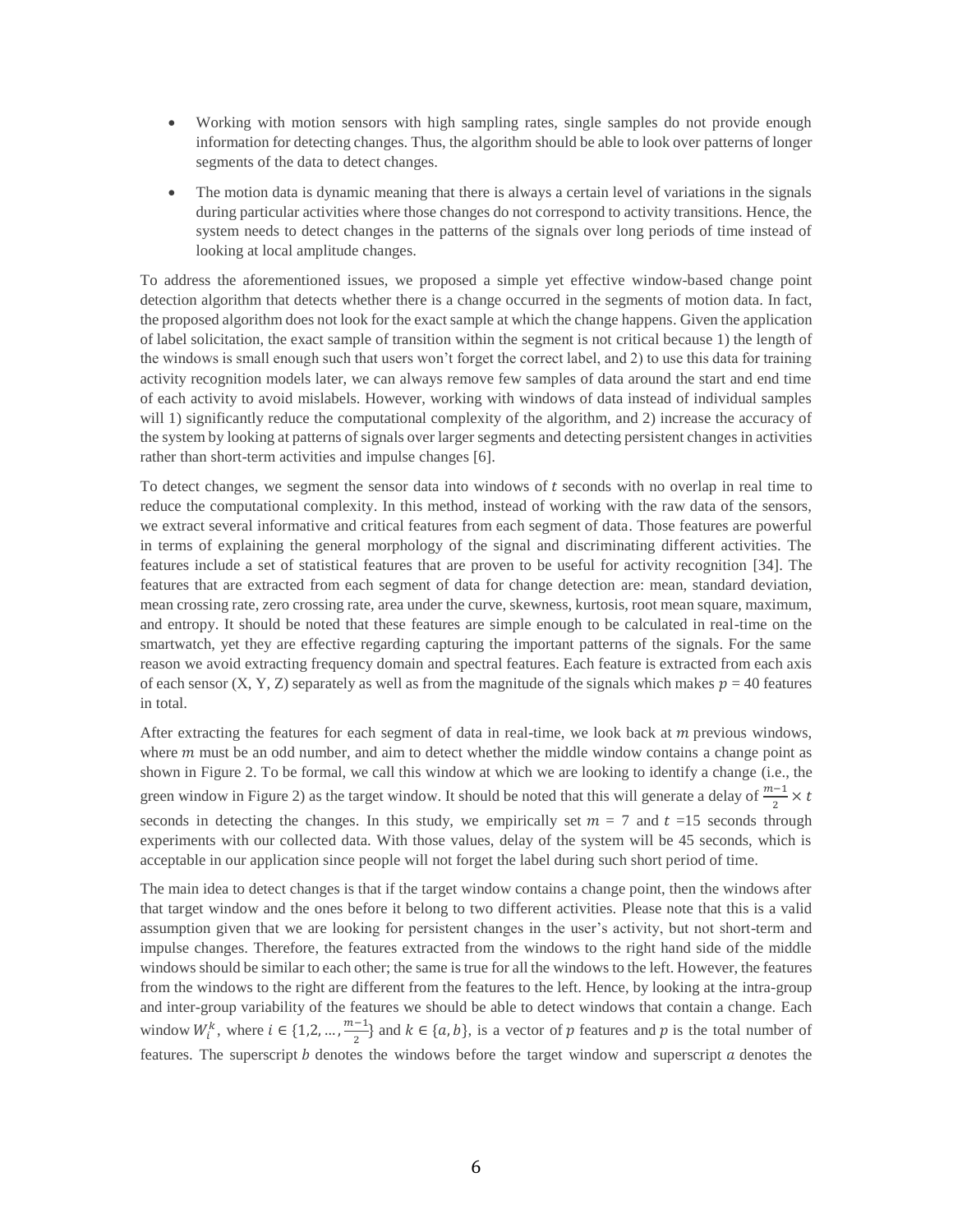

**Figure 2: Illustration of the segments of data for the proposed change point detection algorithm with**  $m = 7$ 



**Figure 3: Calculating the intra-group variability**



**Figure 4: Calculating the inter-group variability**

windows after that. The subscripts show the window index in each side. The total Euclidian distance between the features of all the windows either before or after the target window is called intra-group, aka within-group variability  $S_W$ , as shown in Figure 3 by blue lines and is calculated by Equation 1.

$$
S_W = \frac{1}{2 \times P_2^{(m-1)/2}} \sum_{k \in \{a,b\}} \sum_{i=1}^u \sum_{j=1}^u ||W_i^k - W_j^k||_2 \qquad (1)
$$

where  $u = \frac{m-1}{2}$  $\frac{1}{2}$  and is equal to 3 in this study given Figure 2,  $P_2^{(m-1)/2}$  is the permutation, which is equal to the number of ways to choose a sample of 2 elements from a set of  $\frac{m-1}{2}$  distinct objects where order does matter. In fact, Equation 1 computes the average distance between every two windows in the feature space which shows the similarity between the them. and  $\left|\left|X, Y\right|\right|_2$  is norm-2 which is calculated as:

$$
||X,Y||_2 = \sqrt{(X_1 - Y_1)^2 + (X_2 - Y_2)^2 + \cdots + (X_p - Y_p)^2}
$$
 (2)

where the subscript *{1,…,p}* point to each feature in windows *X* and *Y*.

The total distance between the features of every window before the target window and every window after the target window is called inter-group variability, aka between-group variability  $S_B$ , as shown in Figure 4 and is calculated by Equation 3.

$$
S_B = \frac{1}{\left(\frac{m-1}{2}\right)^2} \sum_{i=1}^u \sum_{j=1}^u ||W_i^b - W_j^a||_2 \tag{3}
$$

This value is the average distance between every window before and after the target window and indicates the similarity between the activities occurring before and after that window.

The ratio between the inter-group and intra-group variability is called  $F$ . Using Equation 4 the  $F$  value is continuously calculated on the smartwatch for each window of data in real-time as they become available.

$$
F = \frac{S_B}{S_W} \quad (4)
$$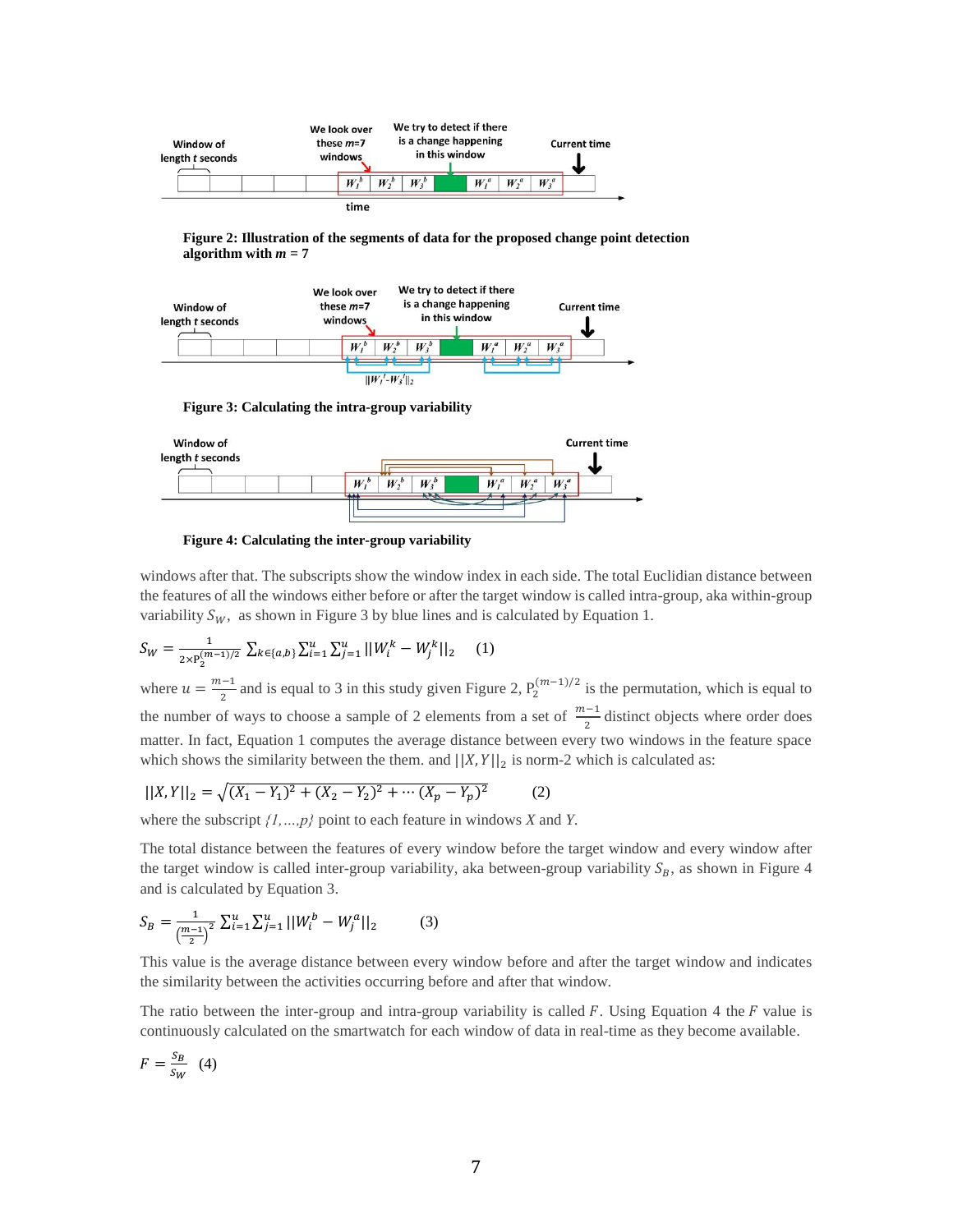Theoretically, the  $F$  value meets its maximum whenever the target window contains a change. The reason is that when there is a change in the target window, all the windows before/after that window are from the same activity and they will have minimum intra-group variation. Whereas the inter-group variability is the maximum; therefore, the  $F$  ratio would meet its maximum. To check if there is a change in  $i^{th}$  target window, we wait for the F value to become available for  $(i + 1)^{th}$  and  $(i + 2)^{th}$  windows and then check if the F value at window  $i$  is a local maximum or not. This will increase the total delay from 45 seconds to 75 seconds which is still reasonable in our application. To account for this delay, we cut the first and last 75 seconds of the signals when we use these data to train activity recognition models. Again, it should be noted that in this application, short term activities and changes are not of interest; instead, we look for annotating activity data when they are steady and useful for future machine learning training.

Due to noisy nature of the motion sensors embedded in commercial smartwatches, merely checking for peaks of  $F$  value is not enough since sometimes small fluctuations in the signals will be confused with real changes. To address this problem, we compare the  $F$  value, in case it is detected as a peak, with a single threshold  $Th$ and if it is less than the threshold it will be ignored. To account for the normal variations in the signals, which could happen during certain activities, we adaptively update the threshold as a constant multiplication of the average  $F$  values over last  $l$  windows given Equation 5.

$$
Th^{i} = c^{i} \cdot \frac{1}{l} \sum_{k=1}^{l} F^{i-k} \quad (5)
$$

Where Th<sup>i</sup> is the threshold used for  $i^{th}$  window,  $c^i$  is the constant multiplier at  $i^{th}$  window, l is the number of previous windows over which we calculate average of F, and  $F^{i-k}$  is the F value at  $(i - k)^{th}$  window. We set  $l = 10$  in our study. Determining c is critical because it controls the sensitivity of the change point detection algorithm. With smaller  $c$  the system will detect more changes, which increases both true and false positives. On the other hand, larger values of  $c$  leads to less detected changes, which reduces both true and false positives. One of the most important properties of our proposed method is that the threshold, more specifically the multiplier  $c$  is not constant and there is no need to set that manually. In fact, we leverage environmental information obtained from BLE packets (see next section) to adaptively update the threshold based on users' context.

As the window length in this study is 15 seconds, and one change per window could be detected, the resolution of detecting the start/end of activity is 15 seconds. Moreover, if an impulse change happens and it does not last for more than 15 seconds (at least more than one window) and the activity does not change after that point as well, most likely our system will ignore that as a change, which would be a desired property for the application of ADL annotation given that most of complex ADLs last more than 15 seconds. This value, however, could be changed based on the requirements of end-applications (see Section 3.4). However, if two consecutive activities are very similar regarding the pattern of hand motion, and the transition between them is very fast (less than 15 seconds given our window size), then there is a likelihood of missing that change in our algorithm. Enforcing the system to detecting those kinds of impulse changes will increase the rate of false positives, due to random hand movements in the middle of a long activity (e.g., scratching the head while typing). Therefore, the user burden created by those false positives would be much more significant than missing a few activity labels that could rarely happen in very specific cases.

#### **3.2 Context Modeling via BLE Data**

Using merely motion sensors on the wrist for change detection may generate many false positives since there are several changes that do not correspond to real activity transitions. For instance, imagine a person sitting at his desk and typing on the computer; if he pauses for a few seconds, stretches his hand, and then continues typing, there would be no real activity transition. However, from the perspective of the hand motion, it will be seen as a change in the signal captured by the motion sensors. These may also be considered as microactivities, which are not of interest for the current application of data labeling where the labels will eventually be used for training an ADL recognition models. To address this issue, we need to take extra contextual information into account. In this study, we define the notion of environmental context as location, nearby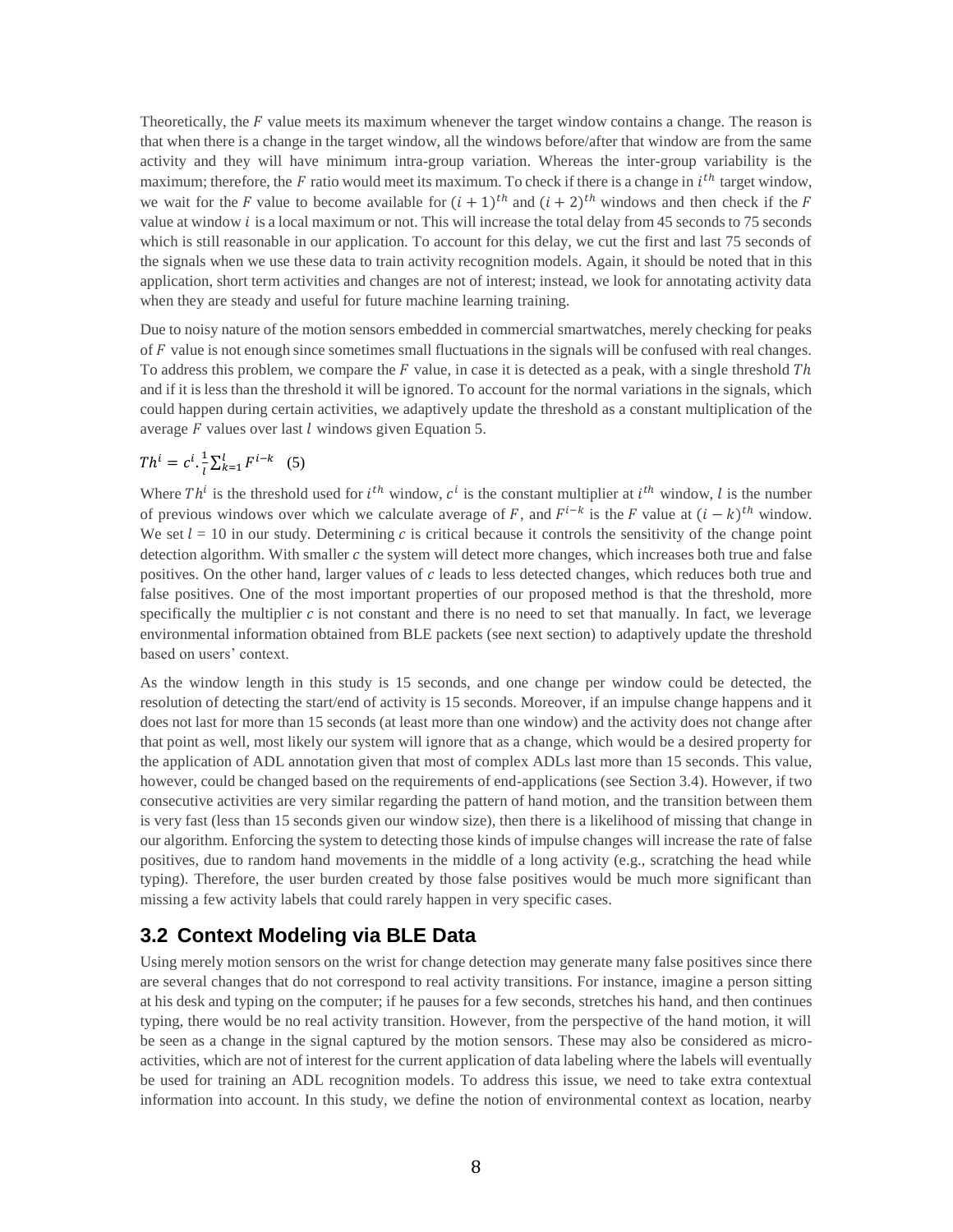people, and nearby objects. We hypothesize that as long as the environment of the user is constant, there could be less chance of change in activities. On the other hand, when the environmental context changes, most likely the activity changes as well. To reflect this in our change point detection algorithm, we set the multiplier  $c$  in Equation 5 with respect to the changes in environmental context. As long as the context is constant, the value of  $c$  would be large meaning that we care for intense motion changes and ignore slight motions changes. However, when there is a change in the context, the value of  $c$  decreases and the system will take small motion changes into account. It should be noted that, the activity change is mainly detected by the motion data and the contextual information is just used to update the threshold. As a result, even if the environment around the user suddenly changes, the system will not detect a change unless the motion pattern of the user changes. Furthermore, even when there is no enough contextual information available around the user, e.g. there is no BLE data observed around the user, the system continuous working with the default threshold and detects the changes based on the motion data; hence, absence of context data does not make the system stop working although it impacts false positive rate.

For an unobtrusive and data-driven context detection we use freely available Bluetooth low energy (BLE) data broadcasted by various devices. It is also known as "nearables" [35]. These nearables are effectively smart objects, an integral component of the IoT as such, these are equipped with Bluetooth such that they are passively detectable from the wireless signals they transmit. The BLE packets transmitted in the air can come from static devices, such as a TV in the conference room that indicates a certain location; it could also come from handheld devices, such as a colleague's cellphone that indicates presence of certain people. We call the devices who transmit these BLE packets as BLE beacons in this section.

The smartwatch used in this study is capable of sniffing the BLE packets around it. The BLE packets include the MAC address of the devices by which they are transmitted, and they are freely available. With the progress of IoT there could be found abundant of devices in each environment that are equipped with BLE technology. We leverage no prior knowledge about these MAC addresses meaning that we do not know what device is transmitting a specific BLE packet. However, since we are only interested in identifying changes in the context, we do not need to know the exact type of devices. Instead, we only look at the changes in the set of observed devices around the user over short periods of time to identify context changes. Since the BLE packets could come from devices that are sporadically present around a user, e.g., the cellphone of random people who are passing nearby the user, usually a big portion of the observed BLE beacons are not relevant to the user's context. Thus, the first step of identifying the change in the context is to filter out the set of BLE beacons that have not been seen consistently. To achieve this, we look at windows of one minute and remove all the BLE beacons that have been seen for less than 45 seconds during the one minute scanning window.

After filtering out irrelevant beacons, we look at the set of remaining BLE bacons over the last two oneminute windows, and we measure the amount of similarity between the observed devices within those two windows. To measure the similarity, we use intersection-over-union  $(IoU)$ , also known as the Jaccard index as shown in Equation 6 [36].

#### $IoU = \frac{100 \text{ mJ}}{1}$  to the state of the selection of the select in both windows  $\#$  of unique beacons present in both windows  $(6)$

Higher IoU means that there is not much change in the set of observed BLE beacons from one window to the next one, which indicates that the context has not been changed. On the other hand, smaller  $IoU$  means dissimilar set of BLE beacons were present in the two consecutive windows, which shows the context has been changed. We categorize the BLE change based on the value of *IoU* and use that to determine the constant multiplier c of the threshold in Equation 5. When  $IoU > 0.6$  we consider no change in the context and set  $c = 2$  which leads to detect less changes; when  $0.2 < I_0 U < 0.6$  we consider fair chance of change in the context and set  $c = 1$  which is the default value; and finally, when  $IoU < 0.2$  we consider a definite change in the context and set  $c = 0.01$  which leads to detect more changes.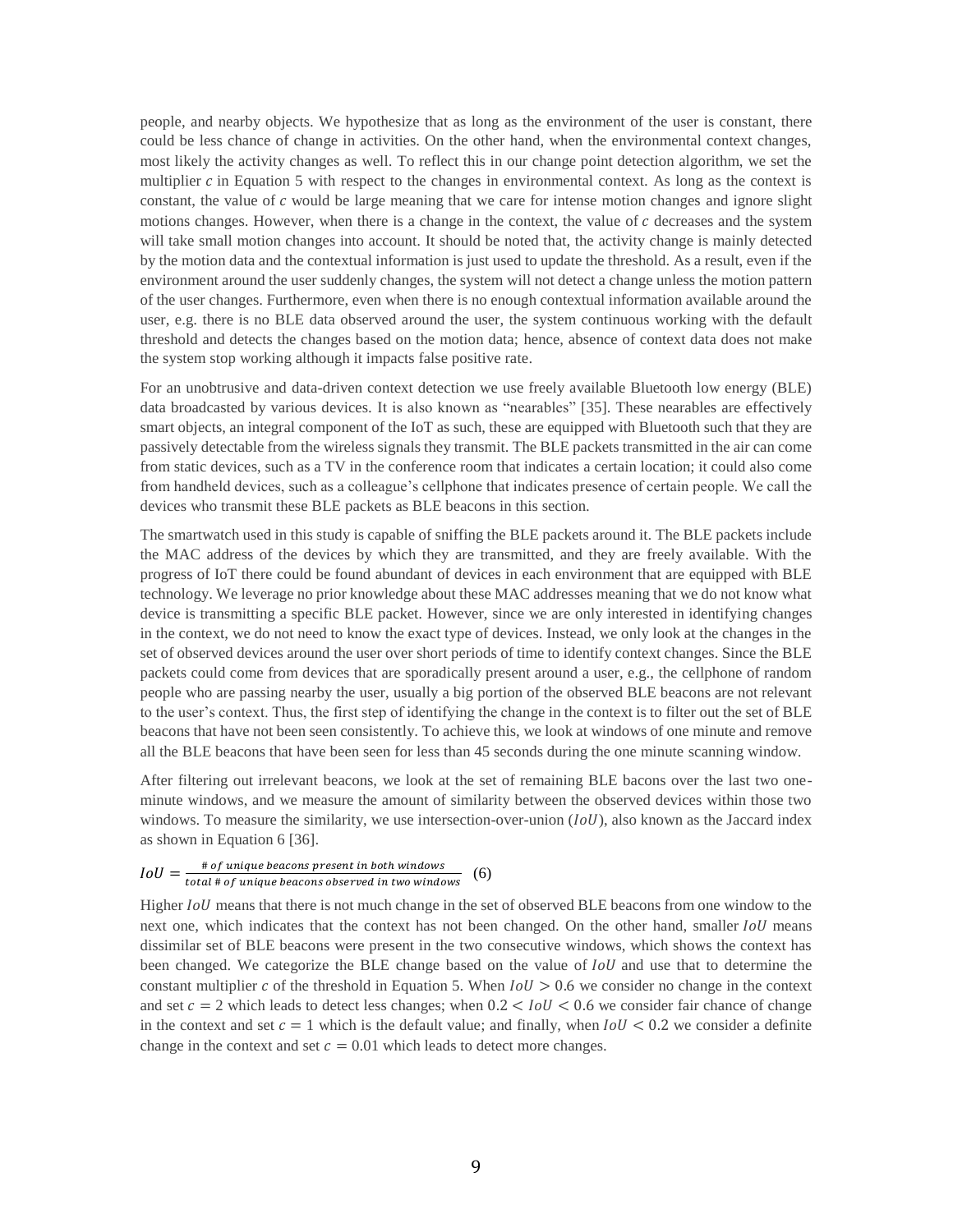

**Figure 5: The data collection and annotation app interface**

## **3.3 Smartwatch App**

In this study, we used a Polar M600 watch (an Android-based Wear OS watch) running the Android's smart watch operating system, Wear OS 2.0, based on Android 8.0 [37]. The motion sensors including three-axis accelerometer and gyroscope embedded in this smartwatch are sampled at 20 Hz and the BLE packets are scanned every 5 seconds.

We designed an app that: 1) collects and stores all accelerometer, gyroscope, and BLE data on device's memory, 2) analyzes the context and motion data in real-time to detect changes, and 3) notifies the users when a change is detected, shows them the list of activities to choose from, and saves the label entered by them on the device's memory. Figure 5-a shows the first page of the app interface. The users need to hit "Start" to begin; the app starts storing all the sensors data and analyzing change points in real-time when "Start" is pressed. When a change is detected, the watch vibrates and the screen in Figure 5-b is shown to the user. On this page, the users can specify if the detected change corresponds to the start or end of an activity, or it could be a false positive where they can hit "Nothing". If the user does not respond to the notification after one minute it will be automatically considered as a false positive too. If the detected change is a true positive then the user can hit either "Start" or "End" and then the list depicted in Figure 5-c will be shown. This list contains a set of high-level activities of daily living that the user can choose from. The first option on this list is "Not in List" which the users can choose when their performed activity is not in the desired list of the end-application. The chosen label with its timestamp will then be saved on the watch. In case the user chooses "End" of an activity, the watch will also ask about the activity that has been started right after that. The app will ignore any change points detected within the first minute after start of an activity since persistent changes in activities are of interest for the application of activity data annotation, and it will also ignore the changes during the time that the user is responding to the app to avoid false positives.

With the app running on the watch and detecting changes in real-time, given the Polar M600's ARM Dual Core 1.2 GHz Cortex A7 CPU, no lag or delay in terms of computation was observed. The battery lasts for 12-16 hours in this case considering constant running of BLE scanning, data storage, and change point analysis. The device's memory can save all the data for up to a week using the watch for around 12 hours per day. The watch can be connected to the PC to offload the data including sensors readings and labels. The labeled data can be later used for training activity recognition algorithms or other monitoring purposes.

## **3.4 Parameter Adjustment**

In this section we explain in more detail the effect of each parameter introduced in this algorithm and the strategy to adjust them. It must be noted that the proposed algorithm aims to detect changes in a wide range of activities regardless of the exact type of activity in an unsupervised manner. However, parameters such as window size could be further adjusted to meet the properties of activities desired for end applications. Apparently one promising approach to adjust these parameters is to set them empirically based on some supervised data. However, it will contradict the primary purpose of this study which is to help end-users to provide supervision required for training machine learning models. Therefore, we do not rely on any labeled data to adjust the parameters; instead, here we explain the effect of each parameter on the performance of the algorithm. Considering the role of each parameter, they can be easily changed in the smartwatch app's settings to meet the properties of end-applications.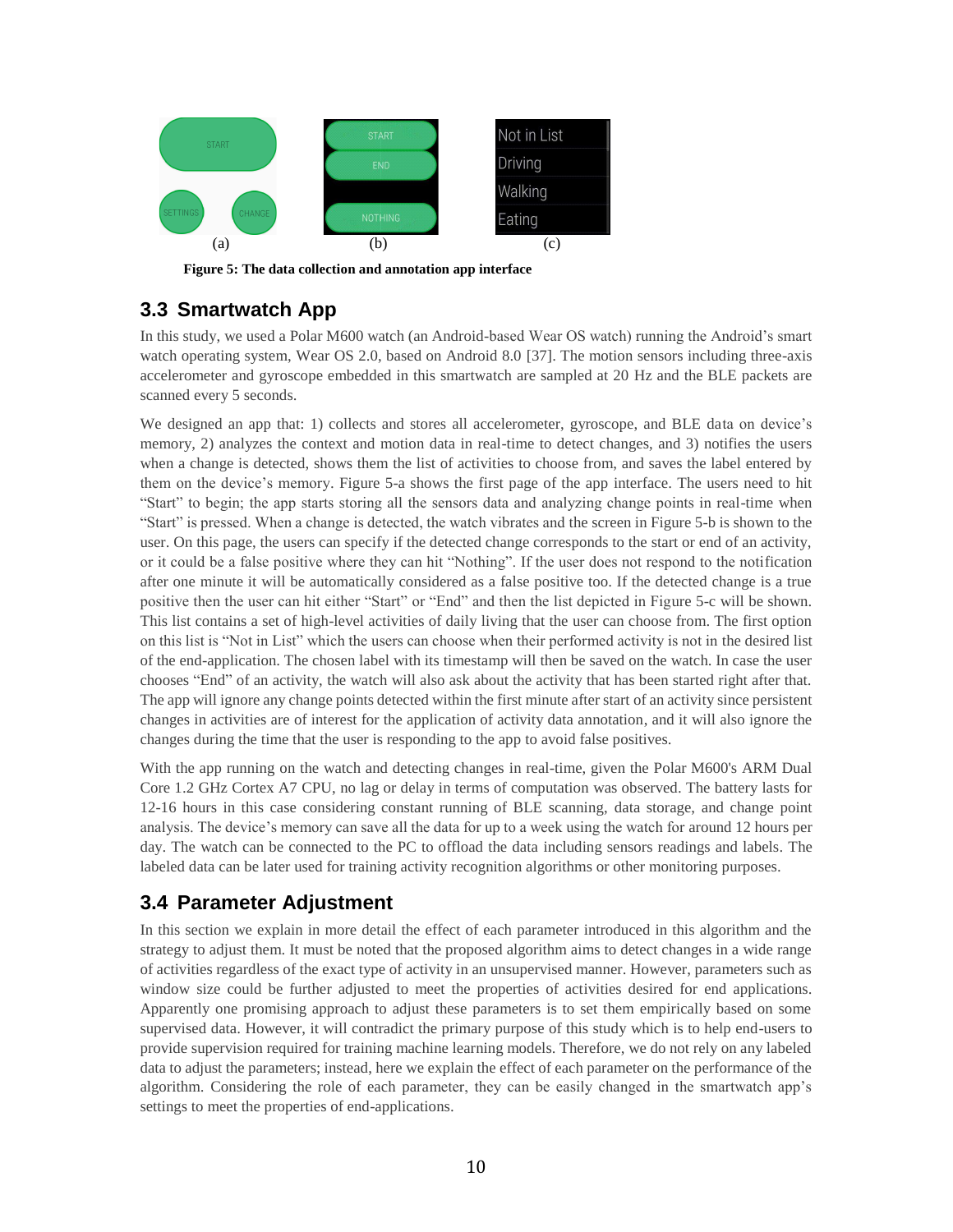We start by the window size *t*; this parameter determines the sensitivity of the algorithm to impulse and rapid changes. With smaller *t*, the algorithm will be more sensitive to rapid changes. However, reducing this parameter will increase the number of false positives since any small variation in the signal could be detected as a change point due to ignoring the long-term morphology of the signals. On the other hand, increasing *t* will increase the system's latency. We set  $t=15$  sec to balance between the latency and false positives due to impulse changes. The parameter *m*, which defines the number of windows to consider for change detection (see Section 3.1) affects the latency; higher values of *m* introduce longer latency. Therefore, it is better to set it to the smallest value possible. To be able to calculate inter and intra group variability of features, the minimum value of *m* should be five to have two windows in each group (see Figure 2). However, with two windows in each group, the calculation of intra-group variability will be susceptible to noise. That is why *m=7* was chosen to have three windows in each group. It is better to keep this value fixed and change window length *t* if lower latency is required in a particular application.

The duration of BLE scans is set to one minute which is the minimum number limited by the hardware used in this study. This also gives enough time to the smartwatch to complete a scan of all nearby BLEs. The threshold on IoU determines the sensitivity of the system to changes in environmental context. Lower threshold on IoU means that most of the observed BLE devices should change over two consecutive scans (i.e., low intersection) to consider it as a context change. For example, threshold of 0.6 means a context change is identified if 60% of the BLE devices change over two consecutive scans. By lowering the threshold, the number of detected changes in context will be reduced which can impact both false and true positives. It also depends on the location that the system is working in. In crowded locations with high traffic and lots of BLE devices, smaller thresholds should be applied since IoU will be normally low, whereas in less crowded places with more static BLE devices higher threshold is appropriate. The values of *F* ratio, and intra and inter group variability  $S_B$  and  $S_W$  depend on the range of features calculated from raw signals. However, we update the threshold based on the baseline of *F* ratio (Equation 5) for each user over time, so there is no need for manually selecting this parameter. Finally, the coefficient *c* used in Equation 5 to adjust the threshold based on the context changes are set based on the following logic: when a change in environmental context is detected, most likely the activity has changed, for example the user leaves their location and a context change is detected; in this case even if the motion-based change detection misses that change point, by setting the threshold close to zero (with changing *c* in Equation 5) we increase the likelihood of detecting that change. The app allows the users to change all these parameters based on their preferences although we kept them fixed during our study. Scientists using this system could change those parameters based on the aforementioned explanation to adjust it for their specific end application. An important future study could be to design unsupervised learning algorithms for automatically determining the best set of parameters such as threshold on IoU for each user leveraging a few days of their data, with the goal of maximizing accuracy and minimizing false positives.

## **4 Experiments and Results**

To validate the performance of our context-aware change point detection algorithm and evaluate its efficacy in collecting high quality and precise activity labels in uncontrolled environments, we have conducted a realworld experiment with the designed app. In this section we start by explaining the details of the experiments and data collection. Afterwards, we investigate the performance of the proposed change detection algorithm. We will also assess the importance of context identification on the performance of change detection. Then, we compare the performance of activity recognition models trained on the data collected by our system versus unprompted self-reported labeling to represent the amount and quality of labeled data collected by our system. We also quantify the overhead of for running the app on the watch. Finally, we will evaluate the efficacy of the proposed system in facilitating the process of data annotation by exploring users' experience.

## **4.1 Data Collection**

In this study, six participants were given the Polar M600 smartwatch to collect data of their high-level activities during normal daily life with no restriction. The participants were instructed to annotate the data on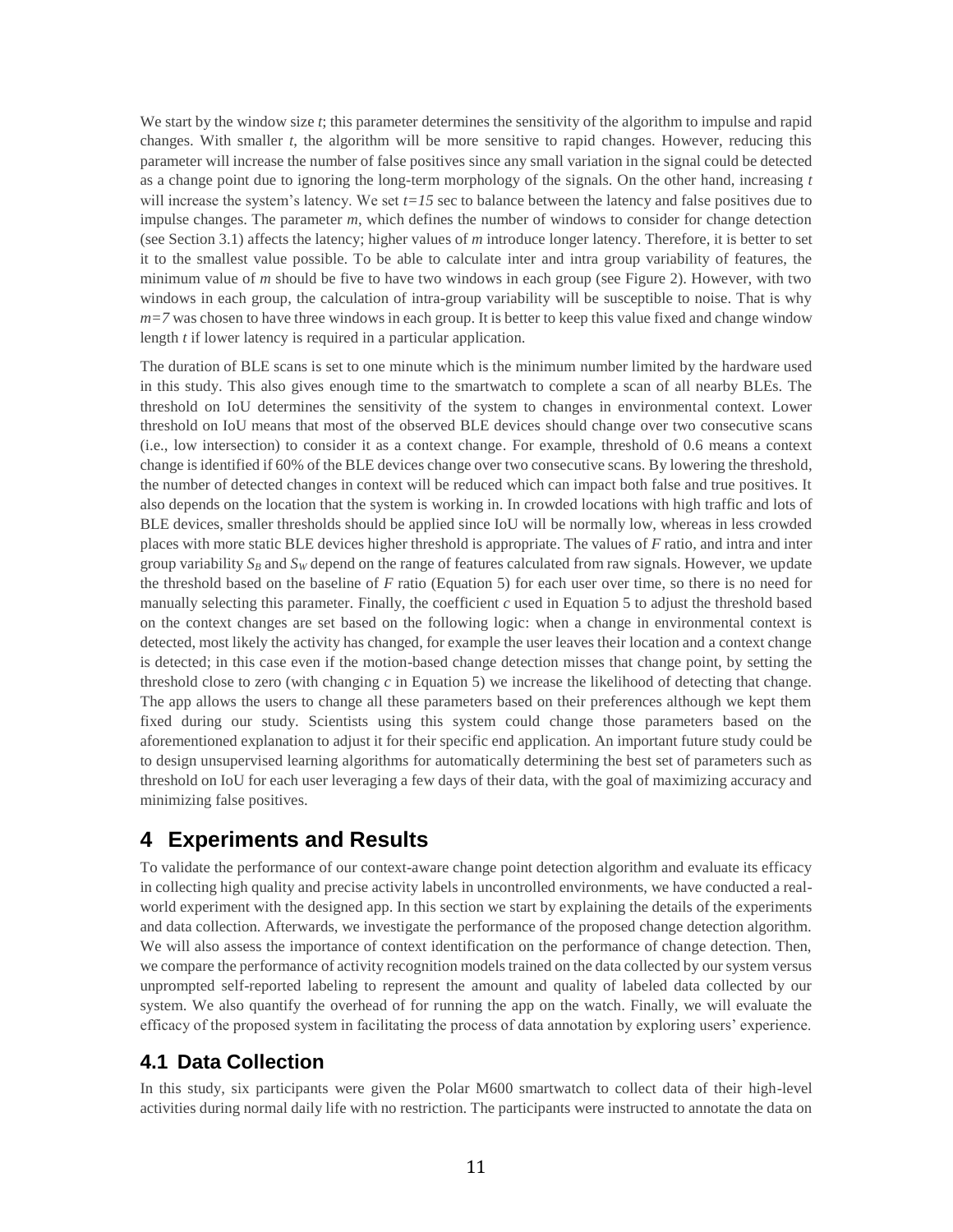#### **TABLE 1: List of activities**

| <b>Activity Label</b> |                     |               |                       |  |
|-----------------------|---------------------|---------------|-----------------------|--|
| Driving               | Making a phone call | Walking       | Eating                |  |
| Meeting               | Running             | <b>Biking</b> | Working with computer |  |
| Attending a class     | Exercising          | Relaxing      | Shopping              |  |

the app but there was no specific instruction about the details of activities and how they should be performed. Table 1 represents the list of activities that the participants were asked to annotate in this study. Each participant was enrolled in the study for 20 days.

To compare the efficacy of our proposed change detection-based data annotation app with the conventional data annotation strategy, we asked the participants to annotate the data based on unprompted self-reporting approach for the first 10 days of data collection. In fact, during this period, the app did not notify the user for labeling; instead, they were asked to keep in mind to open the app and annotate their activities whenever they switch from one activity to another. For the next 10 days, we enabled the change point detection-based label solicitation and asked the users to only respond to the app's prompts. Please note that with this approach, users' experience during the first 10 days of data collection does not affect the second period since during the second period the users are asked to only respond to the watch prompts. All the participants were asked to wear the watch on their dominant hand. The data were stored on the watch and were transferred to a PC once a week. All the data were collected under an IRB protocol approved by the Texas A&M University.

## **4.2 Performance of Change Point Detection Algorithm**

In this section, we will assess the performance of the change point detection algorithm. We mainly look for precision as shown in Equation 7 that tells us what percentage of detected changes are real changes.

$$
precision = \frac{TP}{TP + FP} \quad (7)
$$

where  $TP$  is true positives and  $FP$  is false positives. Moreover, we are interested in recall since it tells us about the amount of missed change points as shown in Equation 8.

$$
recall = \frac{TP}{TP+FN} \quad (8)
$$

where  $FN$  is false negatives. In fact, lower recall shows more missed change points. Finally, we look at false positive rate as the algorithm is trying to minimize that. The false positive rate is defined using Equation 9 and shows how many of non-change windows are detected as a change by the algorithms.

$$
FP\text{-}rate = \frac{FP}{FP + TN} \quad (9)
$$

where TN is the true negatives. To measure  $FN$  and TN we need to have access to the true labels for the missed changes; however, in the last 10 days of our data collection, where the users were asked to provide labels only in response to the app requests, we have the labels only when the system detected a change. As a result, we do not have the FN and TN for last 10 days of data collection. Therefore, the recall and FP-rate are only calculated and reported for the first 10 days of data collection.

Figure 6 shows the precision, recall, and FP-rate of our change point detection algorithm. We have also compared our method with two well-known change detection algorithms including CuSum [28] and RuLSIF [32], which were explained in Section II-B, in Figure 6. As the figure shows, our proposed algorithm outperforms CumSum by achieving 8.9% more precision and 31.9% more recall. It also achieves slightly better results than RulSIF(6.7% more recall and 26.1% more precision) while our algorithm is much simpler to be implemented on the smartwatch compared to RulSIFwhich is not appropriate to run on wearables due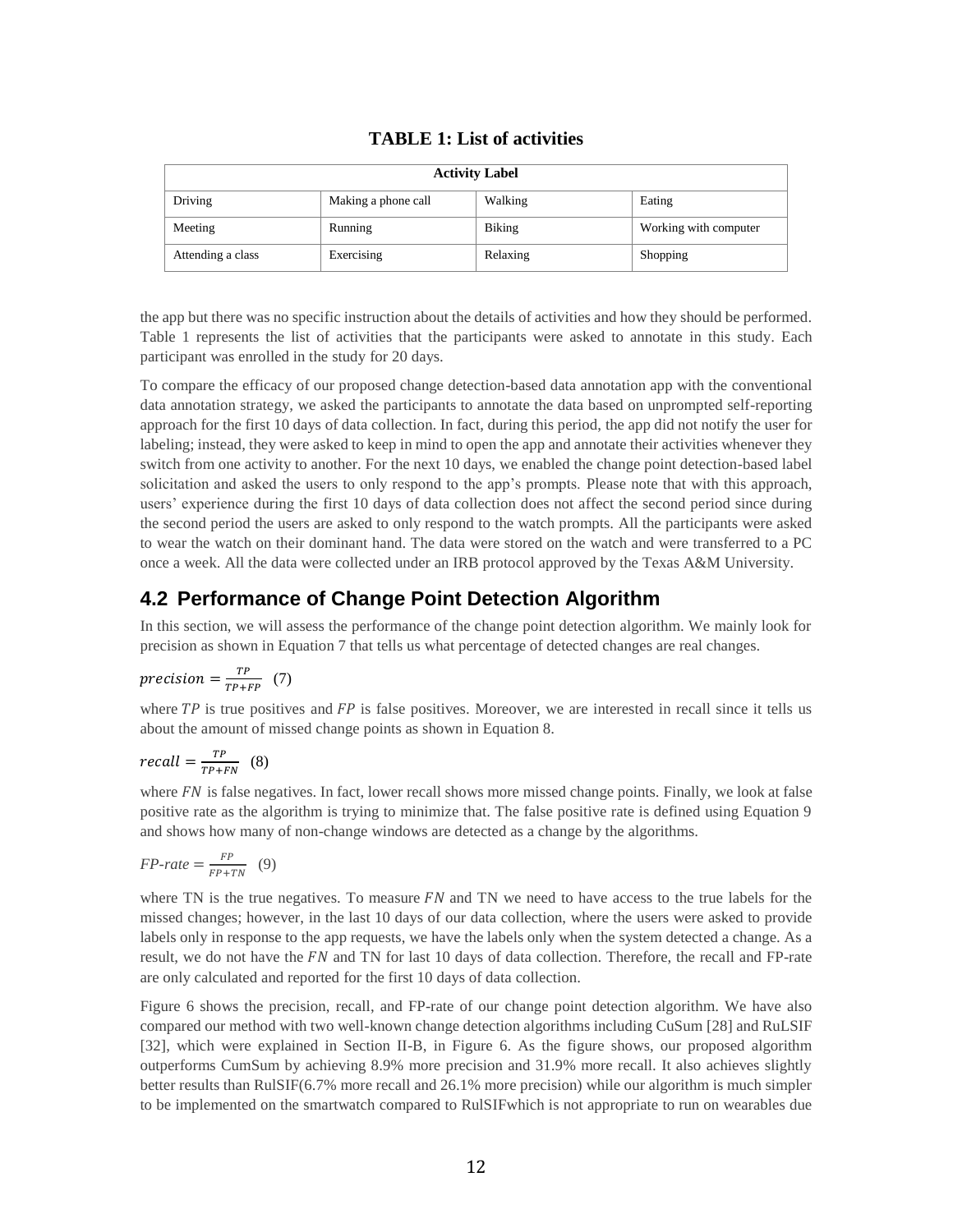

**Figure 6: Comparing change point detection algorithms**



**Figure 7: The effect of context identification on change point detection performance** 

to its complexity. Per this figure, the difference in precision is more significant due to detecting lots of false positives by the algorithms that use constant thresholds. However, our algorithm updates the threshold adaptively by leveraging the user's context which in turn reduces the false positives significantly. The FPrate for all algorithms is relatively low (always less than 12.5%) due to having lots of TN belonging to the 15-second windows that contain no change; the average FP-rate of our algorithm is only 2.2% which is 2.8% and 4.4% less than RulSIF and CumSum respectively. Finally, it is worth mentioning that standard deviation and mean crossing rate of the magnitude of acceleration signal followed by mean of acceleration around *Z* axis (see Section 3-1) were the features that show maximum inter group distance and minimum intra group distance around the change points in our data.

In Figure 7 we compared the effect of context identification, as explained in Section 3.2, on the overall change detection performance. As the figure shows, eliminating the context and using a constant threshold (see Equation 5) increases the false positives significantly (17.6% less precision). Although the difference is more significant in the precision, the change detection with context achieves 8.0% more recall as well. These results indicates the importance of context-aware change detection in this application. In fact, by leveraging the freely available information from smart devices in the environment, which are significantly increasing due to development of IoT technology, we can understand environmental context that helps to identify transitions between activities more precisely. Reducing the false positives is vital in this application since it directly affects user compliance [14]. However, as Figure 7 illustrates, the change detection still works based on motion sensors data even without using context that shows the context is not a must-have component, but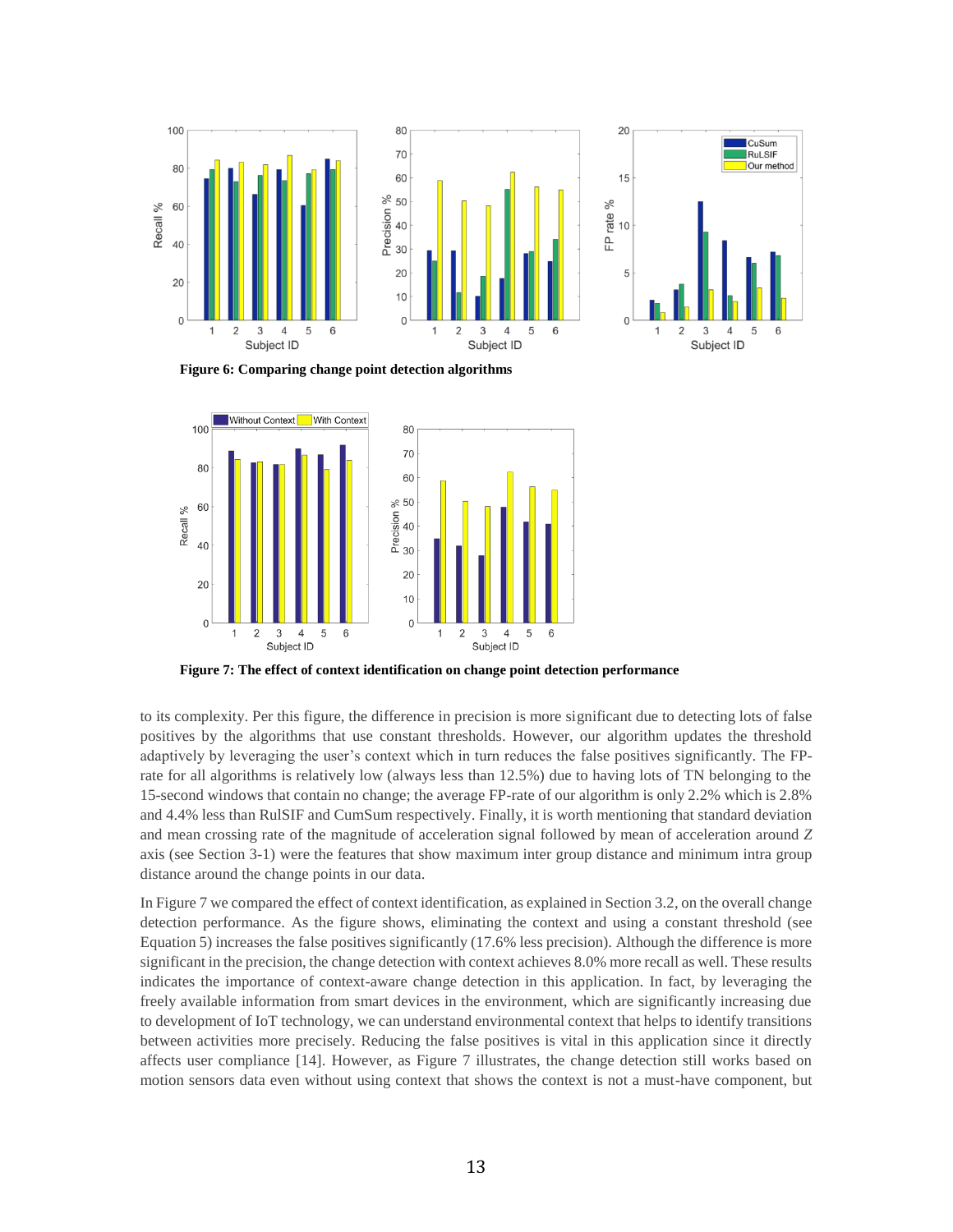|                            | <b>Context Enabled</b>                                            |                                                              | <b>Context Disabled</b>                                           |                                                       |
|----------------------------|-------------------------------------------------------------------|--------------------------------------------------------------|-------------------------------------------------------------------|-------------------------------------------------------|
|                            | Data Collection with<br><b>Change Detection</b><br><b>Enabled</b> | Data Collection with<br><b>No Change</b><br><b>Detection</b> | Data Collection with<br><b>Change Detection</b><br><b>Enabled</b> | Data Collection with<br>No Change<br><b>Detection</b> |
| <b>CPU</b><br><b>Usage</b> | Min: $0-10%$<br>$Max: 50-60%$                                     | Min: 10-15%<br>$Max: 50-60%$                                 | Min: $0-5%$<br>$Max: 40-50%$                                      | Min: $0-5%$<br>$Max: 50-60%$                          |
|                            | Average $\sim$ 40%                                                | Average $\sim$ 25%                                           | Average $\sim$ 30%                                                | Average $\sim$ 20%                                    |
| <b>Energy</b>              | Medium                                                            | Medium                                                       | Light                                                             | Light                                                 |
| <b>Memory</b>              | Average: 7.4 MB                                                   | Average: 5.4 MB                                              | Average: 5.4 MB                                                   | Average: 4.9 MB                                       |

#### **TABLE 2: CPU, memory, and energy usage of running the app on the watch**

rather a nice-to-have component of the system that helps reduce the false positive rate of the change detection algorithm, which mainly works with motion data.

Finally, we evaluate the CPU, memory, and energy usage of the proposed system when it runs on the smartwatch. For quantifying those parameters, we used Android Studio's tool 'Android Profiler'. Table 2 shows the parameters when BLE sniffing is enabled versus it is disabled. The comparison has also been done between running data collection and storage with and without change point detection algorithm running on the watch. Based on Table 2, running the change detection algorithm increases total CPU usage by 10% without context identification; this increase is more significant (15%) when the change detection algorithm leverages context identification for updating the threshold. This increase in CPU usage, which is the resource required for running change detection algorithm, is almost half of the CPU usage required for storing sensors data on the watch. We also observed that the energy consumption is dominantly affected by data reading and storage, and running the change detection algorithm slightly increases that.

## **4.3 Quantity and Quality of Labels Collected by Change Point Detection-based System**

In this section, we evaluate the quality and usability of the labeled data collected by the change detection system. To better understand this performance, we compared the change detection based label solicitation (i.e., our proposed system) with the extensive labeling through unprompted self-reports. As mentioned in Section 4.1, all the participants were asked to perform unprompted self-report annotation, which required them to remember to annotate their data, for the first 10 days of data collection, and then they used our change-point detection based label solicitation system for next 10 days. The two metrics that we will compare here are the amount of labeled data acquired by each method and the performance of the activity recognition model trained on these data, which is associated with the quality and accuracy of the labels.

Figure 8 shows the total number of labels, number of hours of labeled data, and their averages per day obtained from unprompted self-reports versus the change point detection-based label solicitation system. As the figure depicts, the amount of labels acquired by our change point detection based label solicitation system is higher than the unprompted self-reports. The *p*-value statistic is 0.047 using t-test that shows this difference is significant and it is not random. The reason behind this difference is the fact that with unprompted selfreports we rely on the users to remember to annotate the data every time they switch between activities. However, the users may easily forget to annotate their data especially when they are busy with heavily engaged cognitive tasks. As a result, with the self-reporting approach there are many instance of desired activities that the users completely forget to annotate. It is worth mentioning that all the six participants in this study included employees who have a rather fix routines throughout the week; thus, comparing the amount of labeled data could indicate that the change point detection-based label solicitation can solve the issue with relying on unprompted self-reports, which is forgetting to annotate the activities.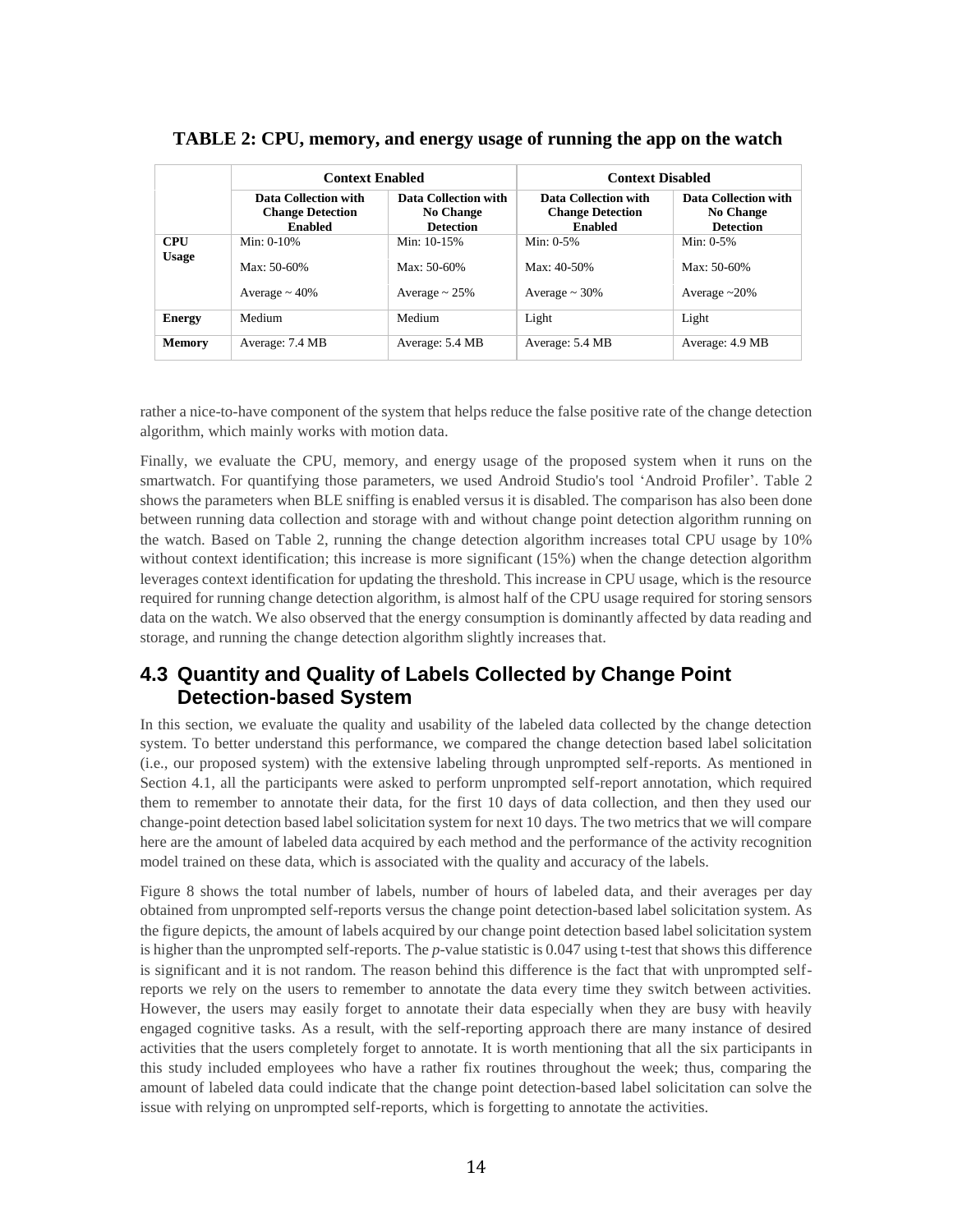

**Figure 8. The amount of data obtained with unprompted self-reports vs. our method, which solicits the labels based on detected change points**

To show the quality of the proposed labels, we take all the labeled data and use them to train a classifier for recognizing the activities. Note that this analysis was done offline on a PC, not the smartwatch. For this goal, we divided the data, collected with either self-reports or our system, into training and testing sets. From each dataset, i.e., the one collected with self-reports and the one collected with our change detection based label solicitation system, we used 10 hours of labeled data for training and the remaining for testing. It should be noted that we divided the data based on the number of hours because we wanted to remain fair when we compare our approach with self-reports regarding the accuracy of labels. In fact, with this, we eliminate the effect of amount of training data and we only focus on the quality and accuracy of labels. Moreover, we did not shuffle the data to remain realistic with the activity recognition results. As for training the activity recognition, we extracted a set of extensive features from the motion sensors and BLE data. The motionbased features include all the statistical features used for change detection (see Section 3.1), frequency domain features including maximum frequency and signal power in [0-0.5 Hz], [0.5-1 Hz], [1-2 Hz], and [2- 5 Hz] bins, and coefficients of an autoregressive model of order 10 fitted to the acceleration signals. From BLE data we used number of unique devices as well as the rate of BLE change measured by IoU. In addition to the aforementioned features for BLE, we made a one hot encoded vector with the size of the total BLE beacons observed over each 10 days for each subject. In this vector, each element corresponds to one BLE beacon and at each sample it contains a one if that beacon is present and a zero if not. We feed this vector as an extra feature to our activity recognition model to incorporate the environmental context. We trained SVM, Random Forest, and Naïve Bayes classifier models with these features for each user.

Table 3 represents the accuracy of the activity recognition trained on these data. As the table shows, the models trained on the data that is collected with our change detection-based label solicitation system achieve 2.9% more accuracy on average compared to the ones that are trained on the data with self-reported labels.

#### **TABLE 3: Accuracy of the activity recognition models trained on the data that is collected with unprompted self-reports versus change point detection-based label solicitation system**

| Model trained on the data<br>collected with        | <b>SVM</b> | Random<br>Forest | <b>Naïve</b><br><b>Baves</b> |
|----------------------------------------------------|------------|------------------|------------------------------|
| Unprompted self-reports                            | 744        | 76.1             | 70.2                         |
| Change point detection-based label<br>solicitation | 77.2       | 78.4             | 74 O                         |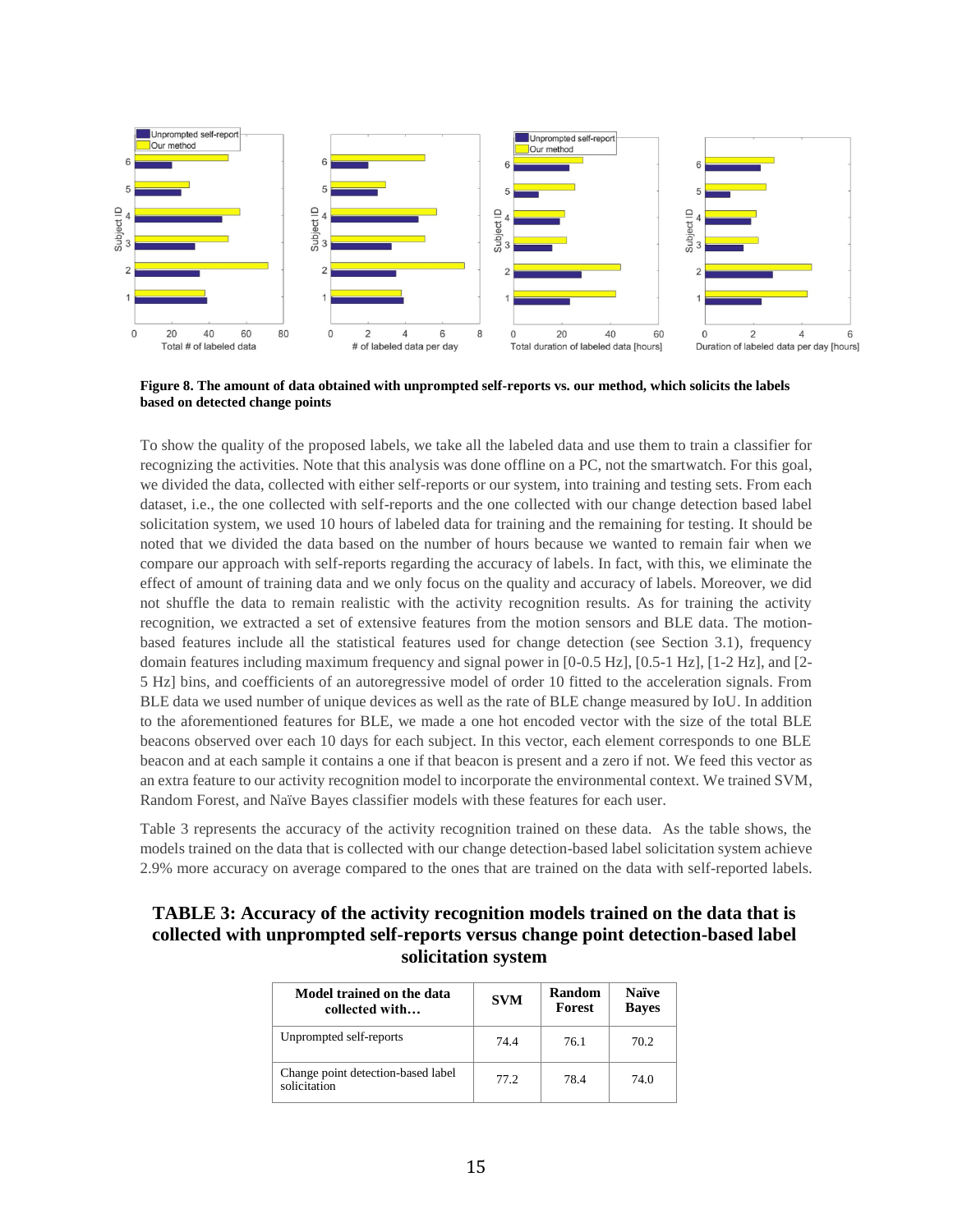| # | <b>Question</b>                                                             | Method 1<br>Unprompted<br>self-report | Method 2<br>Automatic<br>label<br>solicitation |
|---|-----------------------------------------------------------------------------|---------------------------------------|------------------------------------------------|
| 1 | The data annotation added to my mental<br>effort.                           | 3.2                                   | 1.8                                            |
| 2 | The data annotation was distracting my<br>attention from my main task. Why? | 3                                     | 1.8                                            |
| 3 | Entering the labels was very easy.                                          | 2.6                                   | $\mathbf{2}$                                   |
| 4 | It was hard to remember labeling.                                           | 3.4                                   | 1.8                                            |
| 5 | I feel I missed many labels that I could<br>have provided.                  | 3.4                                   | 2.4                                            |
| 6 | I found this data annotation not enjovable.                                 | 3.4                                   | 2.2                                            |

**Fig. 9. The survey questions and mean of responses (1 = strongly disagree, 2 = slightly disagree, 3 = slightly agree, 4 = strongly agree)**

Moreover, this improvement is independent of the type of classifier. This shows the better quality of the data collected with change point detection-based label solicitation system. The quality or accuracy of the labels is related to that how accurate the start and end time of activities are annotated, where the end times are more important. To explain this, assume that a user forgets to enter a label at the exact moment of starting an activity, and then he remembers to enter that five minutes after the actual start time. In this case we miss a little bit of data but there is no mislabeling here. On the other hand, when the user forgets to enter the annotation at the exact time that the activity ends, and then he does that after a few minutes, the data of the next activity is mislabeled and this will negatively affect the accuracy of the machine learning algorithms that are trained on these data. The change point detection-bas ed label solicitation system helps the users to provide the annotation at the right time. Consequently, it improves the accuracy of the labels by eliminating the human errors which in turn improves the accuracy of the machine learning models that are trained on these data. An important future direction could be to combine this system with automated labeling as well as active learning methods [11], [12] in order to reduce the need for user annotation and asking them the most important questions to increase the efficiency of label annotation.

## **4.4 Comparing Change Point Detection-based System with Unprompted Self-reports regarding User Experience**

Besides acquiring more high-quality labels with the proposed approach, an important significance of this system is to facilitate the data annotation process and decrease users' cognitive loads. In this section, we will look at the efficacy of the proposed change detection based label solicitation system regarding its objective, which is to facilitate the data annotation process, by comparing it to self-reporting approach from the users' experience perspective. For this goal, we asked the participants to fill out a short survey at the end of the data collection period. The survey contains a few questions as shown in Figure 9. The answer to the questions are a single number between 1 to 4 where  $1 =$  strongly disagree,  $2 =$  slightly disagree,  $3 =$  slightly agree, and 4 = strongly agree. The participants answered all the questions for both self-reports and change point detection based label solicitation system. The mean of the responses is shown in Figure 9 too. As the figure illustrates, the self-report puts significantly more cognitive loads on the users compared to our system. People found both systems distractive but it should be noted that with the self-reporting approach the distraction come from the extra cognitive load while for the change point detection based label solicitation system the distraction is caused by the false positives. To better understand the difference between these two, we should look at the responses to Question 6 that shows the latter was significantly less annoying than the former, again emphasizing on the effectiveness of the change detection-based label solicitation system in terms of facilitating data annotation process. The current version of the algorithm ignores a window of one minute after each detected change in order to pass potential transient state and avoid bothering the user. A future study can focus on developing algorithms for reducing the likelihood of querying the user when a sequence of false positive is observed in quick succession to further address this issue. The idea of learning the pattern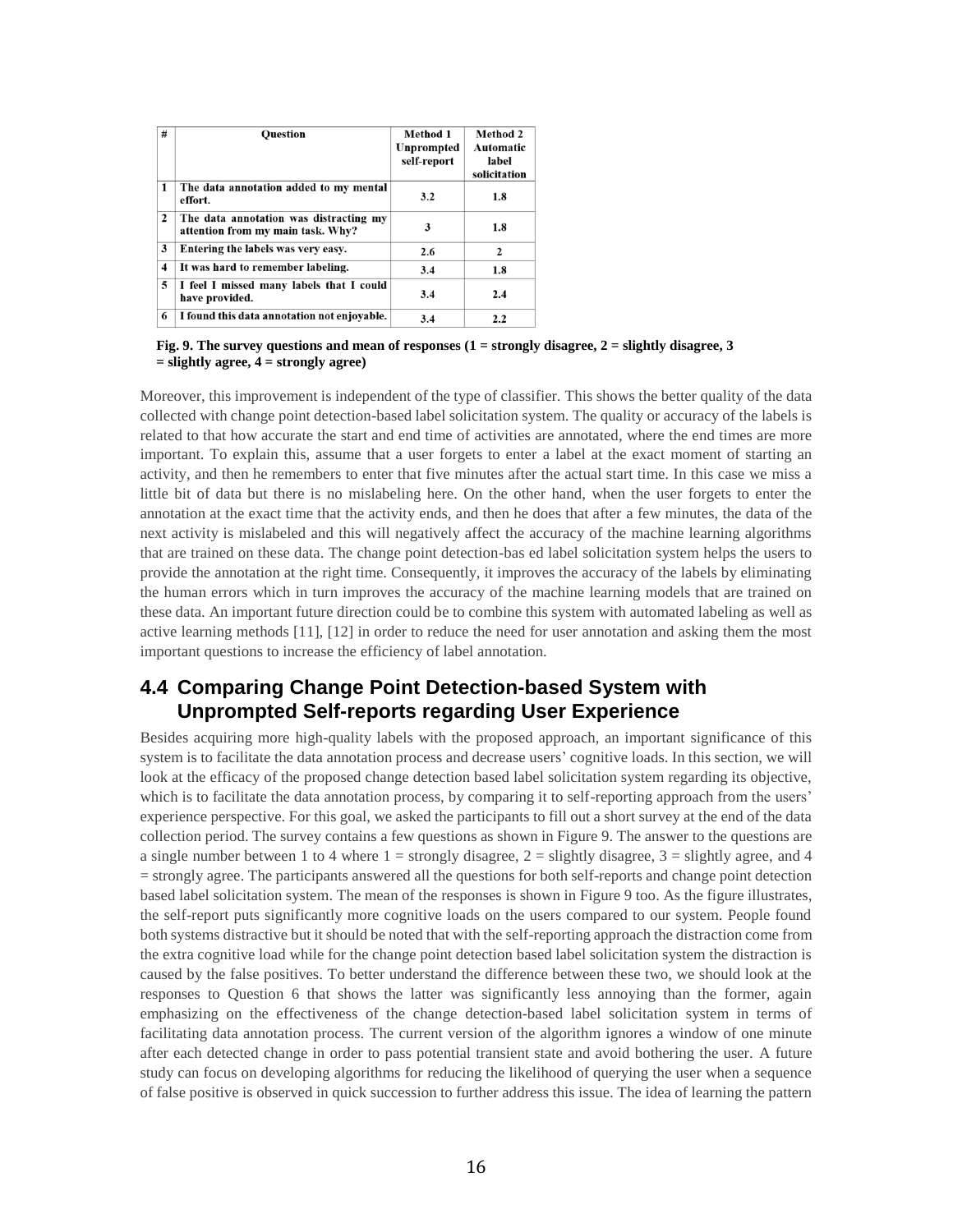of false positives and using that to adjust the threshold to optimize the user inquiry could be pursued as a future direction.

Overall, people found it much easier to provide labels with change detection-based label solicitation system since they did not have to keep in mind to provide the labels. With the self-reporting approach forgetting leads to miss the labels for activities while with the change detection based label solicitation system the algorithm may have false negatives. However, people found the rate of their own errors more than the change detection algorithm. These findings show that the proposed change detection based label solicitation system provides a great opportunity for collecting well labeled datasets of human activities in real-world scenarios as it removes the barriers related to human errors and compliance.

# **5 Conclusion**

In this study, we proposed a new light and effective context aware, unsupervised change detection algorithm for detecting changes in human activities. The proposed algorithm was implemented on a smartwatch and could detect the moments of transition between activities. We implemented this system in the form of an app that allows the users to annotate their activity data very conveniently and accurately using a smartwatch. Through experiments in the real-world and uncontrolled scenarios we showed that the proposed system can acquire a larger amount of high quality labels that can be used for training accurate machine learning algorithms for activity recognition. We also showed that the proposed system provides a more positive user experience by facilitating the data annotation process and eliminating users' cognitive load. This system enables a new paradigm for collecting huge datasets of human activities in real-world with high quality labels. This provides a great opportunity for researchers, especially those who are working with data hungry deep learning methods. It could also be an alternative for self-reported ADL logging used in healthcare and assisted living applications.

## **ACKNOWLEDGMENT**

This work was supported in part by the National Institute of Health, under grant 1R01EB028106. Any opinions, findings, conclusions, or recommendations expressed in this material are those of the authors and do not necessarily reflect the views of the funding organizations

#### **REFERENCES**

- [1] M. Sandberg, J. Kristensson, P. Midlöv, C. Fagerström, and U. Jakobsson, "Prevalence and predictors of healthcare utilization among older people (60+): Focusing on ADL dependency and risk of depression," *Archives of gerontology and geriatrics*, vol. 54, no. 3, pp. e349--e363, 2012.
- [2] D. Wang, J. Zheng, M. Kurosawa, Y. Inaba, and N. Kato, "Changes in activities of daily living (ADL) among elderly Chinese by marital status, living arrangement, and availability of healthcare over a 3-year period," *Environmental health and preventive medicine*, vol. 14, no. 2, p. 128, 2009.
- [3] P. Bharti, D. De, S. Chellappan, and S. K. Das, "HuMAn: Complex Activity Recognition with Multimodal Multi-positional Body Sensing," *IEEE Transactions on Mobile Computing*, vol. 18, no. 4, pp. 857–870, 2019.
- [4] L. G. Clift, J. Lepley, H. Hagras, and A. F. Clark, "Autonomous computational intelligence-based behaviour recognition in security and surveillance," in *Counterterrorism, Crime Fighting, Forensics, and Surveillance Technologies II*, 2018, vol. 10802, p. 108020L.
- [5] K. Davis *et al.*, "Activity recognition based on inertial sensors for ambient assisted living," in *2016 19th international conference on information fusion (fusion)*, 2016, pp. 371–378.
- [6] A. Akbari, J. Wu, R. Grimsley, and R. Jafari, "Hierarchical signal segmentation and classification for accurate activity recognition," in *Proceedings of the 2018 ACM International Joint Conference and 2018 International Symposium on Pervasive and Ubiquitous Computing and Wearable Computers*, 2018, pp. 1596–1605.
- [7] A. Akbari and R. Jafari, "Transferring activity recognition models for new wearable sensors with deep generative domain adaptation," in *Proceedings of the 18th International Conference on Information Processing in Sensor Networks*, 2019, pp. 85–96.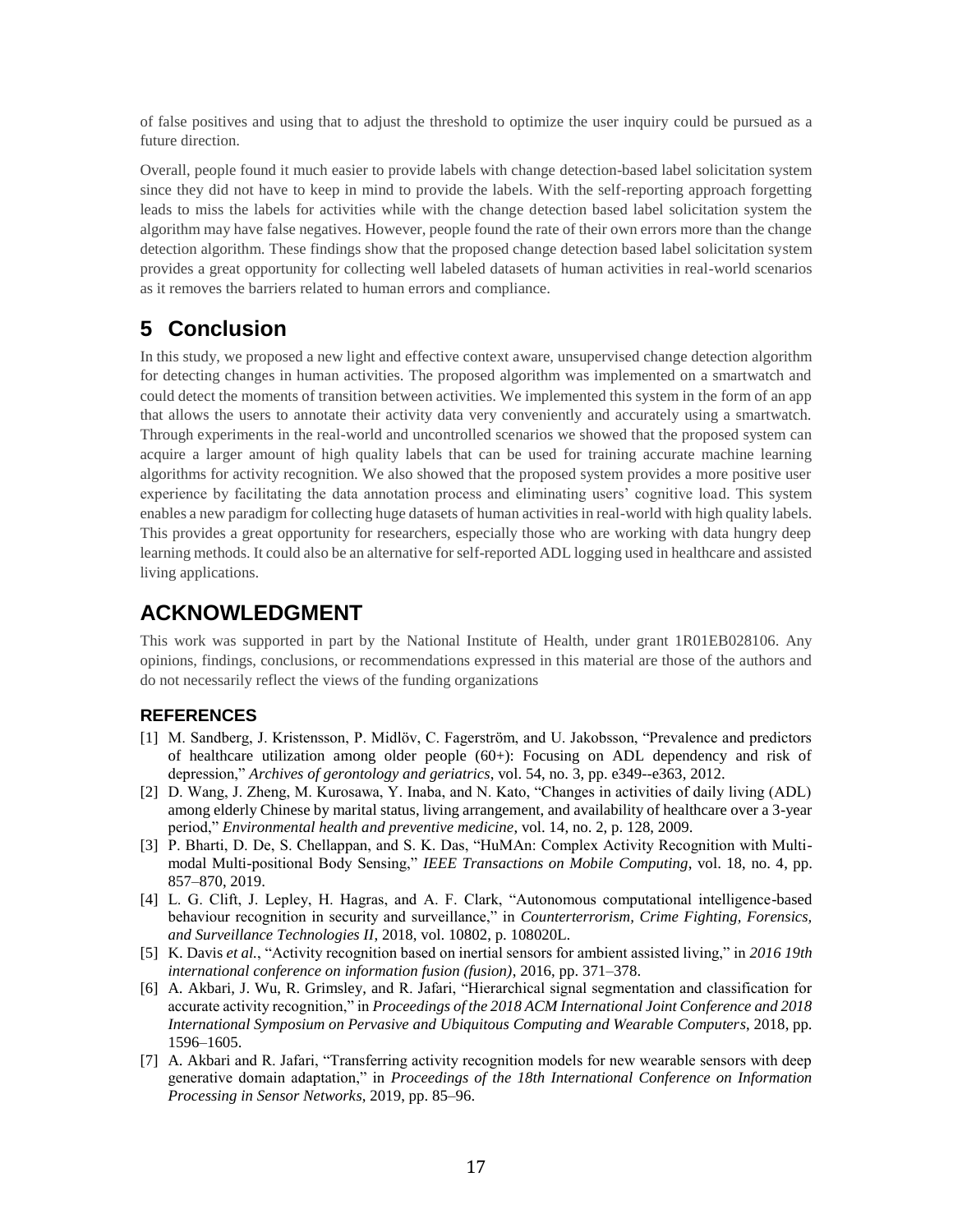- [8] F. Ordóñez and D. Roggen, "Deep convolutional and lstm recurrent neural networks for multimodal wearable activity recognition," *Sensors*, vol. 16, no. 1, p. 115, 2016.
- [9] B. Hagsten, O. Svensson, and A. Gardulf, "Health-related quality of life and self-reported ability concerning ADL and IADL after hip fracture: a randomized trial," *Acta orthopaedica*, vol. 77, no. 1, pp. 114–119, 2006.
- [10]S. Aminikhanghahi, T. Wang, and D. J. Cook, "Real-time change point detection with application to smart home time series data," *IEEE Transactions on Knowledge and Data Engineering*, 2018.
- [11]R. Solis, A. Pakbin, A. Akbari, B. J. Mortazavi, and R. Jafari, "A human-centered wearable sensing platform with intelligent automated data annotation capabilities," in *Proceedings of the International Conference on Internet of Things Design and Implementation*, 2019, pp. 255–260.
- [12]A. Akbari and R. Jafari, "Personalizing Activity Recognition Models with Quantifying Different Types of Uncertainty Using Wearable Sensors," in IEEE Transactions on Biomedical Engineering, 2020. doi: 10.1109/TBME.2019.2963816
- [13]S. Aminikhanghahi, M. Schmitter-Edgecombe, and D. J. Cook, "Context-aware delivery of ecological momentary assessment," *IEEE journal of biomedical and health informatics*, 2019.
- [14]T. Patterson *et al.*, "Sensor-based change detection for timely solicitation of user engagement," *IEEE Transactions on Mobile Computing*, vol. 16, no. 10, pp. 2889–2900, 2016.
- [15]Y. Kawahara and M. Sugiyama, "Sequential change-point detection based on direct density-ratio estimation," *Statistical Analysis and Data Mining: The ASA Data Science Journal*, vol. 5, no. 2, pp. 114– 127, 2012.
- [16]T. Patterson, S. McClean, C. Nugent, S. Zhang, L. Galway, and I. Cleland, "Online change detection for timely solicitation of user interaction," in *International Conference on Ubiquitous Computing and Ambient Intelligence*, 2014, pp. 116–123.
- [17]T. R. Bennett, H. C. Massey, J. Wu, S. A. Hasnain, and R. Jafari, "Motionsynthesis toolset (MoST): An open source tool and data set for human motion data synthesis and validation," *IEEE Sensors Journal*, vol. 16, no. 13, pp. 5365–5375, 2016.
- [18]D. Roggen *et al.*, "Collecting complex activity datasets in highly rich networked sensor environments," in *2010 Seventh international conference on networked sensing systems (INSS)*, 2010, pp. 233–240.
- [19]H. Gjoreski *et al.*, "The university of sussex-huawei locomotion and transportation dataset for multimodal analytics with mobile devices," *IEEE Access*, vol. 6, pp. 42592–42604, 2018.
- [20]T. Diethe, N. Twomey, and P. A. Flach, "Active transfer learning for activity recognition.," in *ESANN*, 2016.
- [21]S. Sabato and T. Hess, "Interactive algorithms: from pool to stream," in *Conference on Learning Theory*, 2016, pp. 1419–1439.
- [22]A. Akbari, R. Solis Castilla, R. Jafari and B. J. Mortazavi, "Using Intelligent Personal Annotations to Improve Human Activity Recognition for Movements in Natural Environments," in IEEE Journal of Biomedical and Health Informatics (JBHI). doi: 10.1109/JBHI.2020.2966151
- [23]T. Sztyler and H. Stuckenschmidt, "Online personalization of cross-subjects based activity recognition models on wearable devices," in *2017 IEEE International Conference on Pervasive Computing and Communications (PerCom)*, 2017, pp. 180–189.
- [24]I. Cleland *et al.*, "Evaluation of prompted annotation of activity data recorded from a smart phone," *Sensors*, vol. 14, no. 9, pp. 15861–15879, 2014.
- [25] S. Reddy, M. Mun, J. Burke, D. Estrin, M. Hansen, and M. Srivastava, "Using mobile phones to determine transportation modes," *ACM Transactions on Sensor Networks (TOSN)*, vol. 6, no. 2 , 2010.
- [26]J. Muñoz-Mar\'\i, F. Bovolo, L. Gómez-Chova, L. Bruzzone, and G. Camp-Valls, "Semisupervised oneclass support vector machines for classification of remote sensing data," *IEEE transactions on geoscience and remote sensing*, vol. 48, no. 8, pp. 3188–3197, 2010.
- [27] S. Aminikhanghahi and D. J. Cook, "A survey of methods for time series change point detection," *Knowledge and information systems*, vol. 51, no. 2, pp. 339–367, 2017.
- [28]D. R. Jeske, V. M. De Oca, W. Bischoff, and M. Marvasti, "Cusum techniques for timeslot sequences with applications to network surveillance," *Computational Statistics & Data Analysis*, vol. 53, no. 12, pp. 4332–4344, 2009.
- [29]X. Song, M. Wu, C. Jermaine, and S. Ranka, "Statistical change detection for multi-dimensional data," in *Proceedings of the 13th ACM SIGKDD international conference on Knowledge discovery and data mining*, 2007, pp. 667–676.